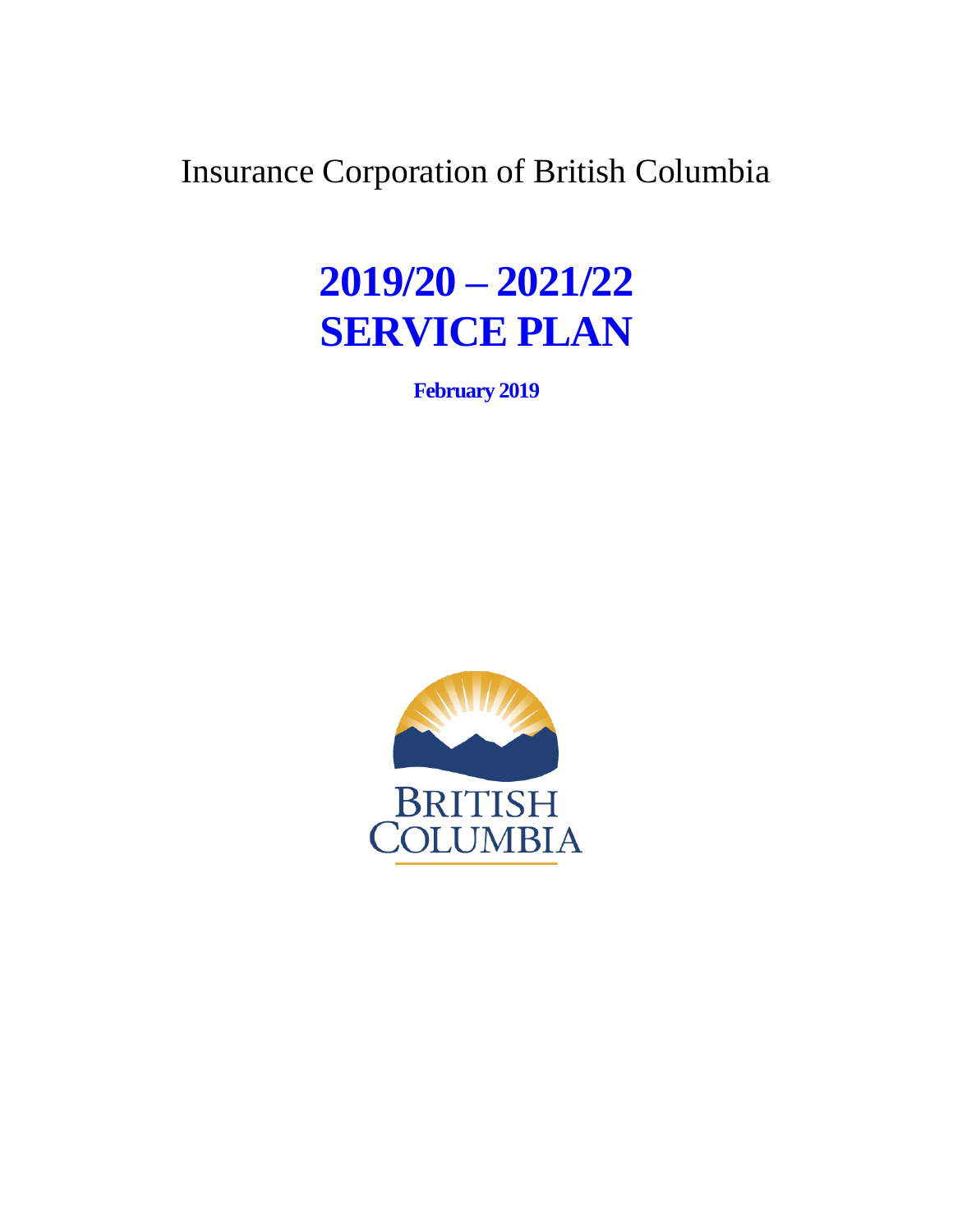#### For more information on the **Insurance Corporation of British Columbia**, contact:

In the Lower Mainland 604-661-2800

Elsewhere in B.C., Canada, or the U.S. 1-800-663-3051

Head Office

151 West Esplanade North Vancouver, British Columbia, V7M 3H9 [www.icbc.com](file://///DS01ICBC/NTData/Communications/Projects-Files/Corporate%20Services/Service%20Plan/2018_19-2020_21%20Feb/www.icbc.com)

Email address: [www.icbc.com/contact-us](file://///DS01ICBC/NTData/Communications/Projects-Files/Corporate%20Services/Service%20Plan/2018_19-2020_21%20Feb/www.icbc.com/contact-us)

ICBC's Corporate Service Plans, Annual Reports and Financial reports are available on the ICBC website.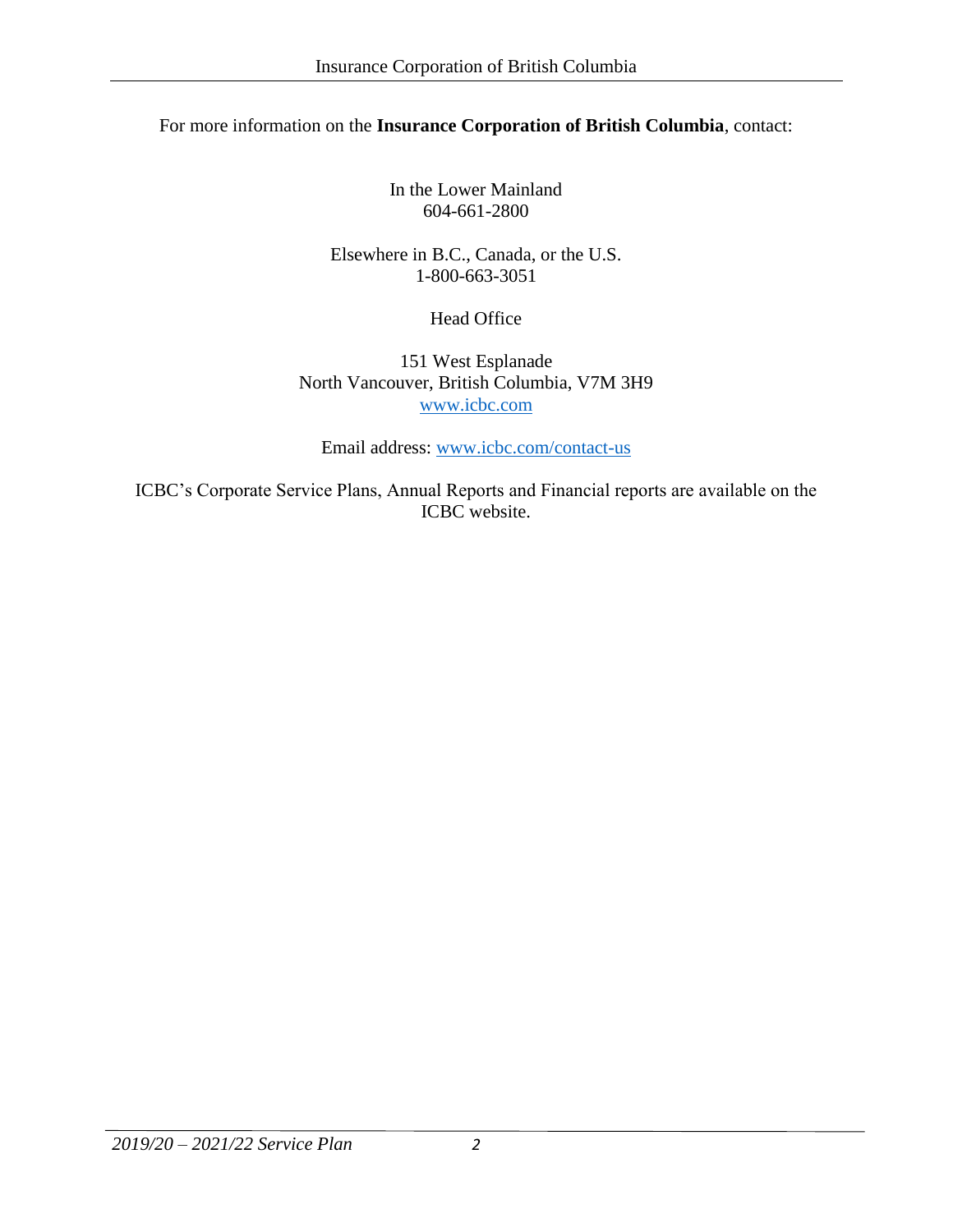# Board Chair Accountability Statement



The 2019/20 - 2021/22 Insurance Corporation of British Columbia (ICBC) Service Plan was prepared under the Board's direction in accordance with the *Budget Transparency and Accountability Act*. The plan is consistent with government's strategic priorities and fiscal plan. The Board is accountable for the contents of the plan, including what has been included in the plan and how it has been reported. The Board is responsible for the validity and reliability of the information included in the plan.

All significant assumptions, policy decisions, events and identified risks, as of January 30, 2019 have been considered in preparing the

plan. The performance measures presented are consistent with the *Budget Transparency and Accountability Act*, ICBC's mandate and goals, and focus on aspects critical to the organization's performance. The targets in this plan have been determined based on an assessment of ICBC's operating environment, forecast conditions, risk assessment and past performance.

py Machail

Joy MacPhail Chair, ICBC Board of Directors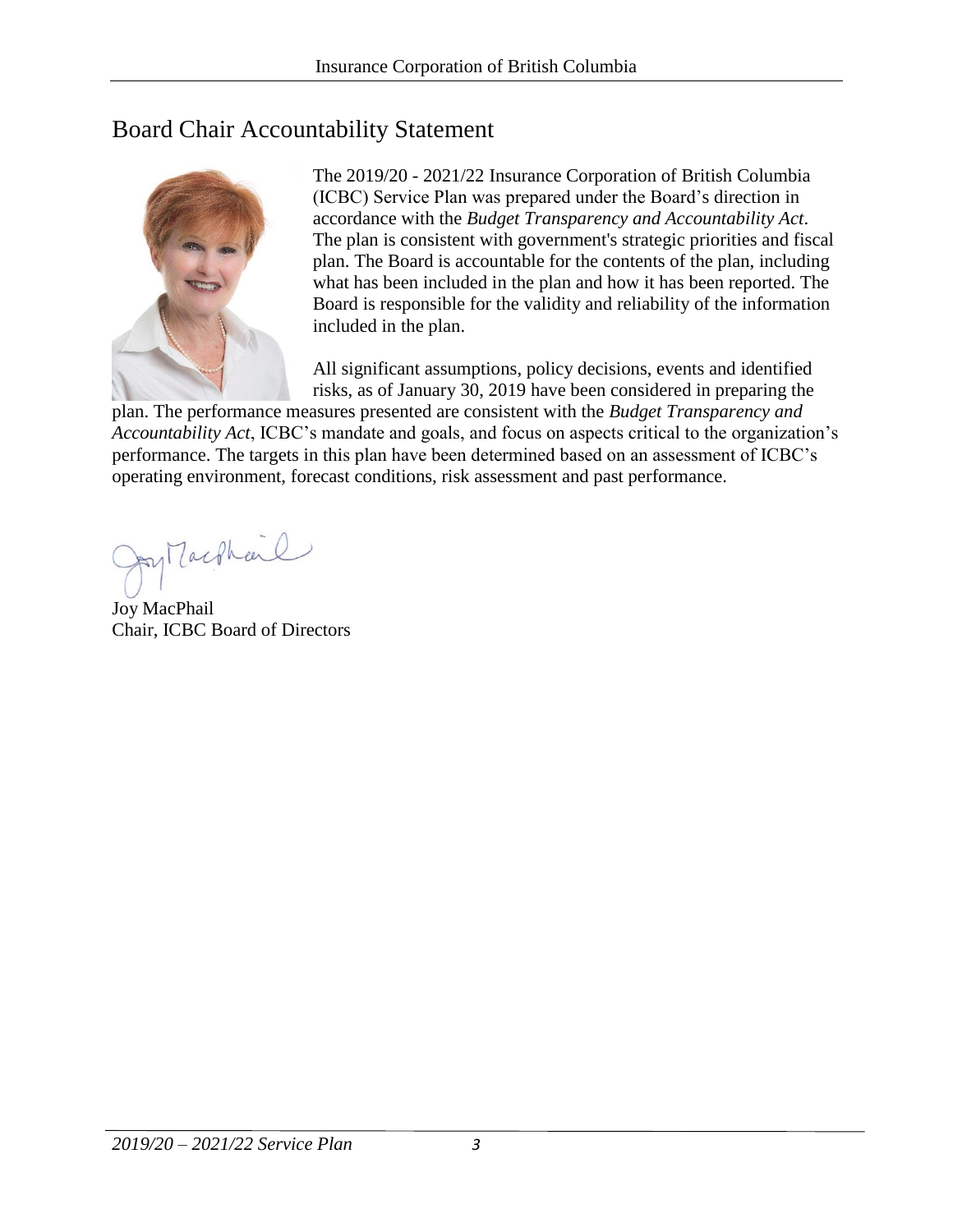# **Table of Contents**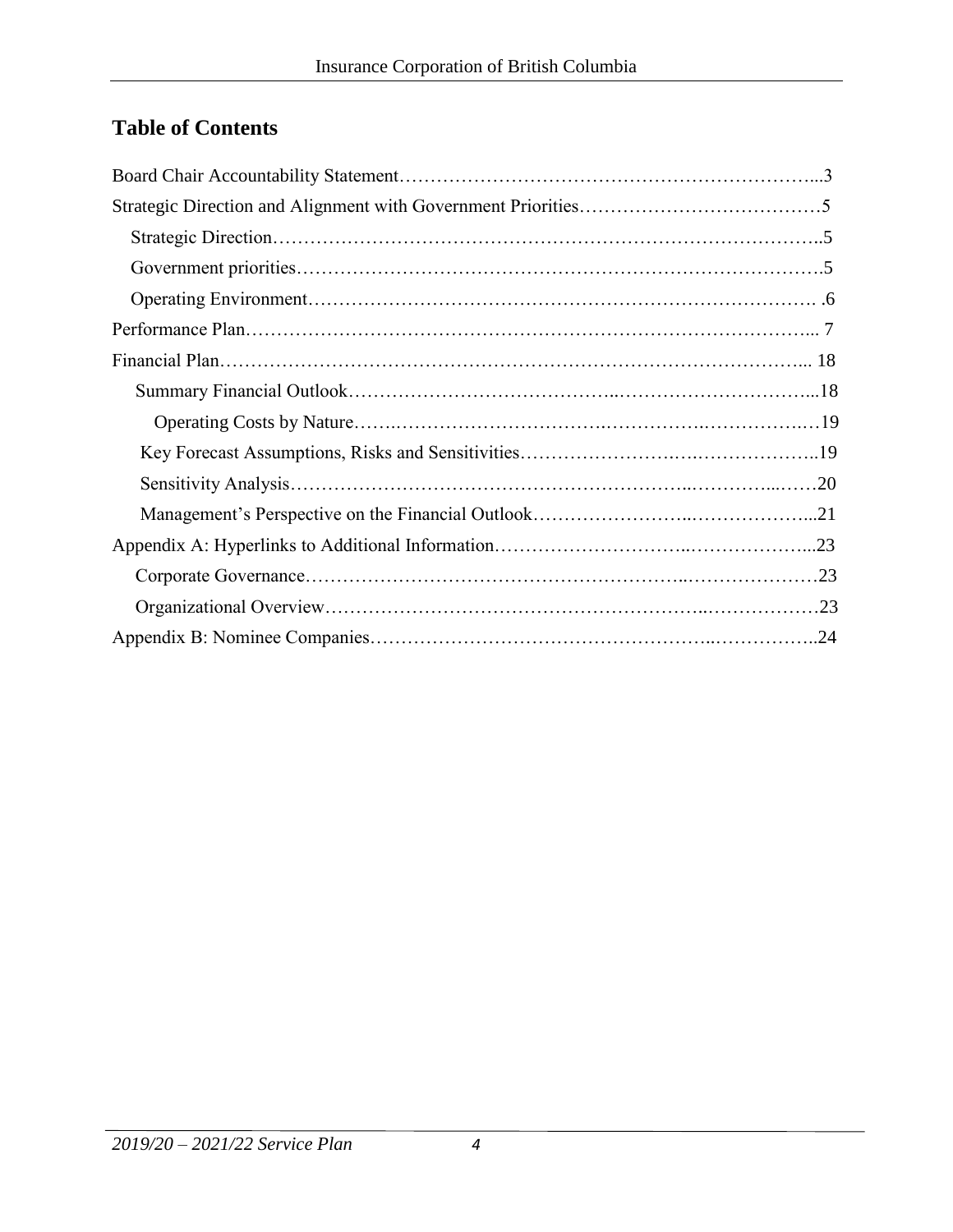# **Strategic Direction and Alignment with Government's Priorities**

ICBC's mandate, as provided through *the Insurance Corporation Act, Insurance (Vehicle) Act and the Motor Vehicle Act*, is to provide Basic and Optional vehicle insurance for B.C. motorists. The Basic rates are regulated by the British Columbia Utilities Commission [\(BCUC\)](http://www.bcuc.com/), an independent regulator. The BCUC approves the Basic insurance rates and ensures the Basic insurance product is adequate, efficient and reasonable. ICBC also sells Optional auto insurance in a competitive marketplace. In addition, ICBC provides driver licensing, vehicle registration and licensing, and violation ticket and government fine collections services on behalf of the Province, under a Service Agreement between government and ICBC. ICBC also implements road safety initiatives to reduce crashes and losses on B.C. roads and to assist in managing claims costs. The organization works closely with the Ministry of Attorney General, as the Ministry Responsible for ICBC (the Ministry), to ensure financial targets and reporting requirements are met.

In line with Government's commitment to make life more affordable for British Columbians, while delivering services that people can count on, ICBC is dedicated to providing customers with the best insurance coverage and service, at the lowest possible cost. To support this, ICBC's Corporate Strategy focuses on four key goals: Deliver Value and Service for Customers, Enable Financial Stability, Continuously Improve Our Business and Build a High-Performing Workforce. The items included in the 2019/20 [Mandate Letter,](https://www.icbc.com/about-icbc/company-info/Documents/mandate-letter-2019-2020.pdf) including environmental initiatives related to greenhouse gas reduction and climate resilience, will help shape ICBC's operations in the coming year.

ICBC continues to face significant financial pressure as a result of a record-high number of crashes and increasing claims costs that, without action, would result in substantial increases to insurance rates for British Columbians.

Working with government and at the direction of the Attorney General, significant steps have been taken to identify and deliver mitigations and initiatives that will help reduce the pressures on auto insurance rates. The initiatives focus on Basic insurance product reform, Basic rate fairness, road safety and modernized material damage programs. The goal of these initiatives is to create a sustainable auto insurance system, striking the balance between increased care for the injured and managing increased pressures of material damage costs. See the Performance Plan section for more discussion on this topic.

# **Alignment with Government Priorities**

| <b>Government Priorities</b>               | ICBC aligns with this priority by:                                                                                                                                                                |
|--------------------------------------------|---------------------------------------------------------------------------------------------------------------------------------------------------------------------------------------------------|
| Making life more affordable                | Deliver fair, affordable and sustainable rates (Strategy<br>under Goal 1)                                                                                                                         |
| Delivering the services people<br>count on | Working with our shareholder and partners to design<br>and deliver quality products and services in ways that<br>meet customer needs and achieve government priorities<br>(Strategy under Goal 1) |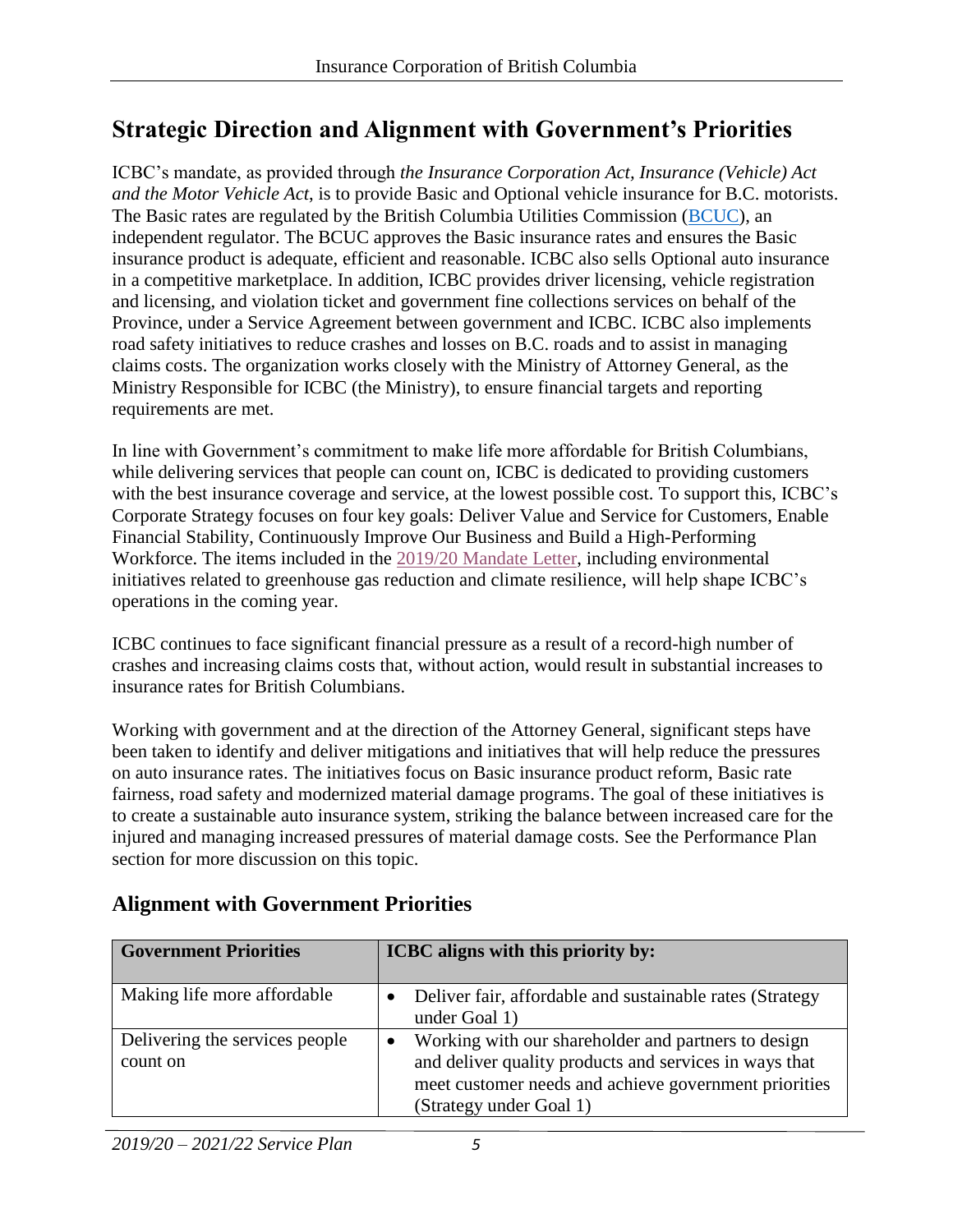| Building a strong stable | Deliver fair, affordable and sustainable rates (Strategy |
|--------------------------|----------------------------------------------------------|
| economy                  | under Goal 1)                                            |

### **Operating Environment**

In B.C., auto insurance is based on a tort system, which means that an at-fault driver may be subject to legal action for damages they caused, such as injuries to others or damage to vehicles. Risks in the operating environment could impact future performance and the ability to execute the corporate strategy. Similar to some jurisdictions, B.C. has experienced a rapid increase in the number of motor vehicle crashes. From these crashes, more people are claiming bodily injuries with a shift toward more complex claims that cost more to settle. The growing sophistication of cars is also driving up vehicle repair costs. These trends are putting upward pressure on rates. Managing these costs, along with exaggerated and fraudulent claims and increasing legal representation rates, is critical to offering customers the best insurance coverage for the lowest possible cost.

ICBC will be implementing some of the most significant changes in the organization's history in an effort to help reduce this pressure. To help manage the increasing costs from injury claims and refocus the system on injury recovery, beginning April 1, 2019, there will be further, substantial increases to accident benefits and a limit on pain and suffering payouts for minor injuries coupled with a new independent claim dispute resolution process. ICBC will also be modernizing its material damage program as a necessary step to reduce material damage cost pressures. While ICBC is expecting a significant reduction in claims costs from product reform, these changes will not address the high number of motor vehicle crashes, nor will they address the ongoing tort exposure (and hence impact on rates) not impacted by these reforms. ICBC and Government are working on road safety initiatives to help prevent crashes in the first place. See Goal 1 (Deliver Value and Service for Customers) for more details on road safety. See Goal 3 (Continually Improve Our Business) for more discussion managing claims costs.

In addition, ICBC is changing the way it sets Basic insurance premiums to ensure they better reflect the risk a driver represents so that lower-risk drivers do not pay the same premiums as high-risk drivers. These rate fairness changes will neither increase nor reduce the overall amount of Basic premiums ICBC needs to collect in any given year. Instead, they are about how ICBC calculates an individual's Basic premiums.

Combined, all these changes will help prepare ICBC for the future, while supporting the longterm sustainability of the auto insurance system and affordability and rate fairness for British Columbians.

Natural catastrophes, volatility in investment markets and global economic uncertainty continue to be risks for the Property and Casualty industry. Investment income remains a strong and consistent contributor to ICBC's financial health, helping to partially offset the pressure of rising claims costs. However, in a low interest rate environment, ICBC cannot rely upon investment returns to help offset claims costs and benefit insurance rates to the same extent it did in the past, as claims costs continue to rise at a significantly higher rate than investment returns.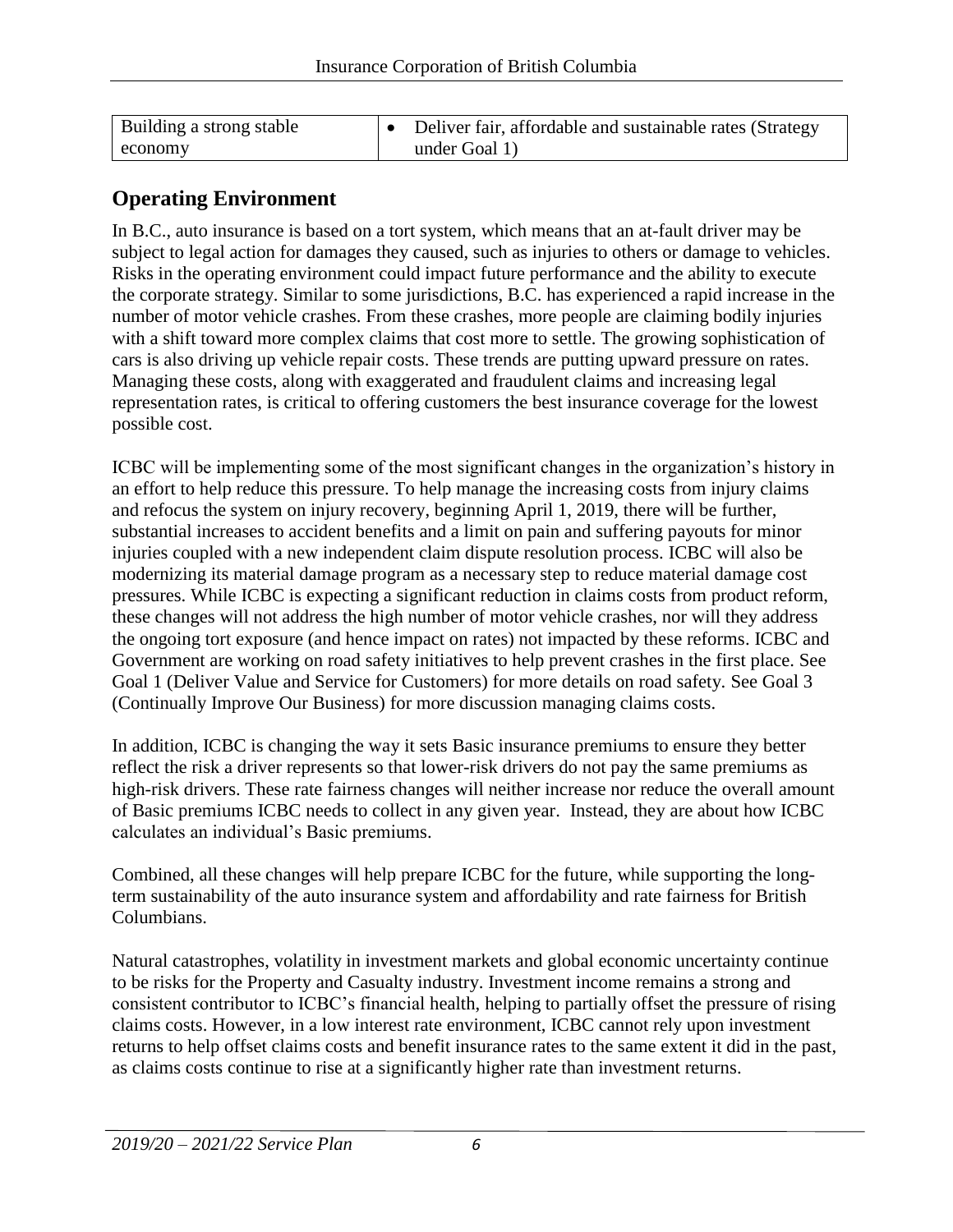# **Performance Plan**

# **Goals, Objectives, Strategies and Performance Measures**

This section sets out ICBC's goals, strategies, performance measures and targets for 2019/20- 2021/22. ICBC is working closely with government to develop a longer term corporate strategy to help increase financial stability and prepare ICBC for future changes in the insurance industry.

# **Goal 1: Deliver Value and Service for Customers**

ICBC remains committed to delivering value and service for customers by focusing on its customers' needs and what matters most to them.

# **Objectives**

1.1a Maintain or improve current Insurance Services satisfaction score

- 1.1b Maintain or improve current Driver Licensing satisfaction score
- 1.1c Maintain or improve current Claims Services satisfaction score

# **Strategies**

- Work with our shareholder and partners to design and deliver quality products and services in ways that meet customer needs and achieve Government priorities
- Deliver fair, affordable, and sustainable rates
- Reduce injury and death on B.C. roads

### **Performance Measure 1: Deliver Value and Service for Customers**

| <b>Performance Measure</b> | 2017/18             | 2018/19         | 2019/20             | 2020/21             | 2021/22       |
|----------------------------|---------------------|-----------------|---------------------|---------------------|---------------|
|                            | <b>Actual</b>       | <b>Forecast</b> | <b>Target</b>       | <b>Target</b>       | <b>Target</b> |
| 1.1a Insurance Services    | $95\%$ <sup>1</sup> | 93%             | $92\%$ <sup>2</sup> | $93\%$ <sup>2</sup> | 95%           |
| Satisfaction               |                     |                 |                     |                     |               |
| 1.1b Driver Licensing      | 93%                 | 93%             | 93%                 | 94%                 | 95%           |
| Satisfaction               |                     |                 |                     |                     |               |
| 1.1c Claims Services       | 92%                 | 92%             | 92%                 | 93%                 | 94%           |
| Satisfaction               |                     |                 |                     |                     |               |

**Data Source:** An independent firm is retained to conduct ongoing surveys of customers for the purposes of monitoring transactional satisfaction. <sup>1</sup>The Insurance Customer Satisfaction survey was temporarily suspended in 2016 due to constraints to data access following the implementation of the new insurance system. The survey resumed starting with October 2017 transactions. <sup>2</sup>With the implementation of the upcoming rate fairness changes, policy transactions will take longer to process as more information will be required to appropriately rate a customer's policy. This process is expected to affect transactions in 2019/20 and 2020/21.

# **Linking Performance Measures to Objectives**

Measuring feedback is how ICBC knows if it is delivering value and service for customers. ICBC measures customer service performance based on the percentage of satisfied customers for each major transaction type or service it provides: insurance product purchase, driver licensing and claims service. ICBC continues to meet service measures for its Insurance Services, Driver Licensing and Claims Service to ensure customers are receiving consistent, quality service while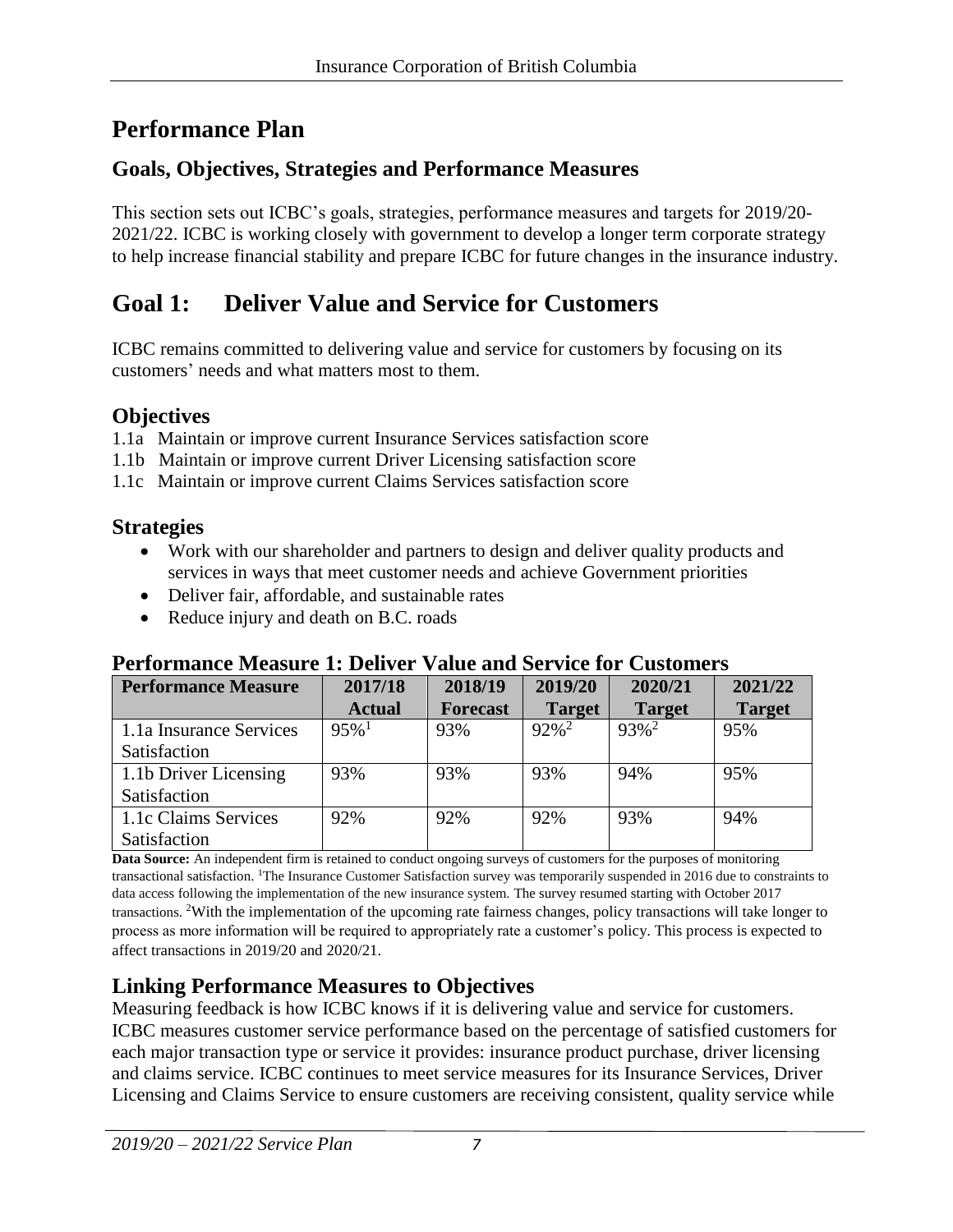interacting with ICBC and brokers. ICBC is reviewing its measurement framework to ensure the right tools, surveys and information are available to evaluate and improve customer experience. ICBC anticipates updates will be incorporated in the 2020/21-2022/23 Service Plan. However, to ensure consistency and a stable baseline during the implementation of the upcoming Basic insurance product reforms and rate fairness changes, ICBC will continue to measure and report on customer satisfaction scores for the current year. Enhancements to the current measurement framework may include the addition of new survey channels and measurement points, modification to questions and shifts in customer insight themes. These updates will uncover more actionable insights to inform future planning.

#### *Insurance Services Satisfaction*

Independent insurance brokers process over three million Autoplan policies each year. The insurance services satisfaction measure is typically based on surveys of approximately 5,000 customers over the course of a year.

#### *Driver Licensing Satisfaction*

Each year, ICBC conducts approximately 1.6 million transactions relating to the issuance of driver licences and driver exams, including renewing a licence, taking a knowledge test or undergoing a road test. This measure is weighted by the number of transactions for each type of service and is drawn from a sample of over 5,000 customers surveyed throughout the year.

#### *Claims Service Satisfaction*

Claims are processed through ICBC's claims call centre, claims centres and specialty departments such as commercial claims and rehabilitation services. In addition to reporting a claim by phone, customers can report a claim and check details online. Claims surveying draws upon personal claims and is based on the average of First Notice of Loss and closed claims. In a typical year, there are over 15,000 completed surveys.

#### **Discussion**

*Strategy 1: Work with shareholder and partners to design and deliver quality products and services in ways that meet customer needs and achieve Government priorities* ICBC supports the delivery of government-directed initiatives in alignment with government priorities. ICBC will continue to partner with government on priorities such as improvements to the B.C. Services Card, including developing and adopting provincial naming standards to be applied to government issued photo ID where current name mismatches exist. ICBC is also committed to changes to provide for new offences related to the legalization of cannabis and law enforcement initiatives that combat distracted driving and improve intersection safety. (See more details below in Strategy 3: Reducing injury and death on B.C. roads.)

Government has committed to delivering services that British Columbians can count on. Similarly, ICBC is focused on consistently providing the products, services and support to better meet our customers' expectations in a cost-effective manner. Over the coming years, ICBC will continue to leverage online services for customers to help reduce costs, increase customer convenience and enable the organization to operate more efficiently.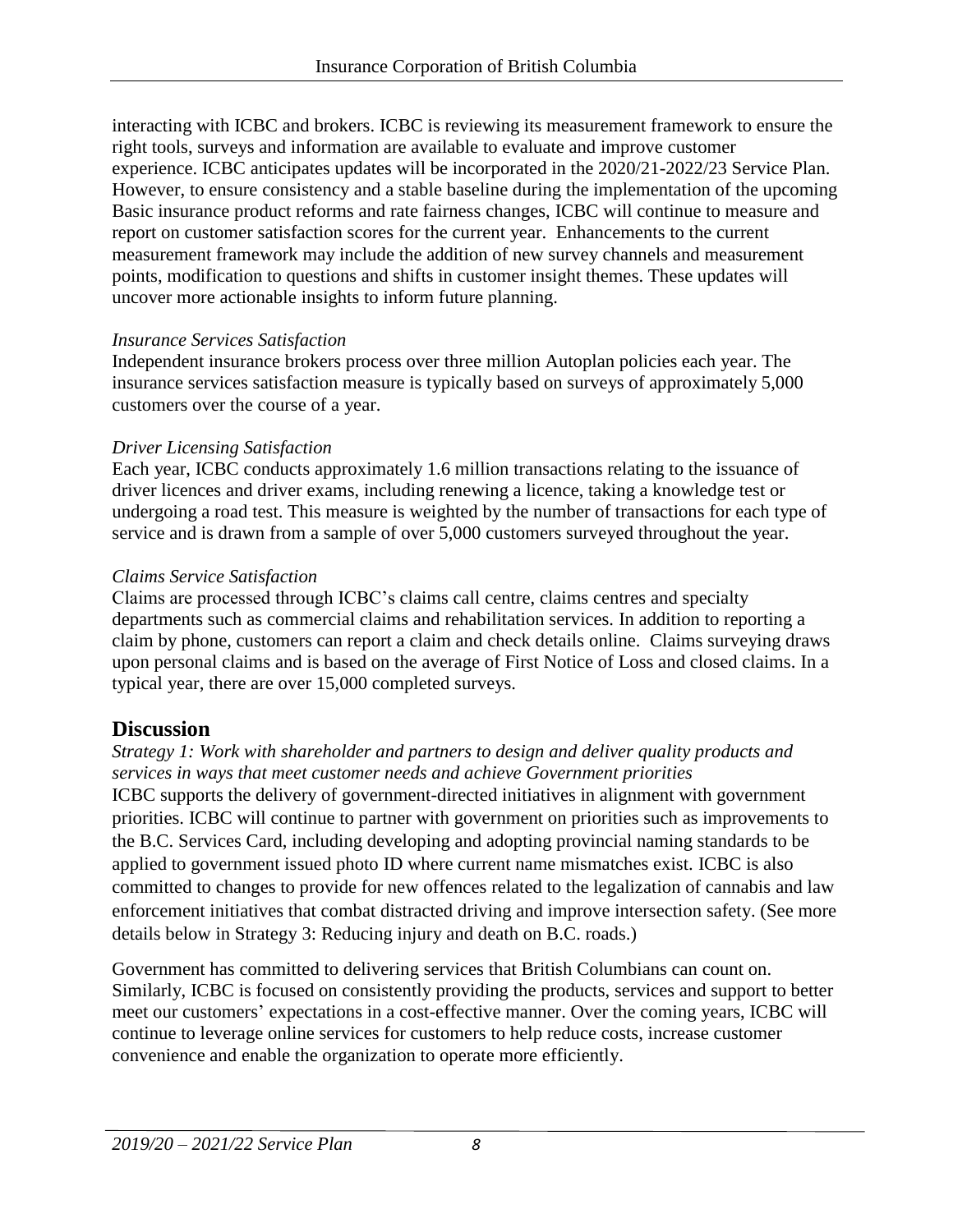In addition, ICBC will continue to provide services across the province through its business partners, including Express Repair facilities, medical service providers, Autoplan brokers, and government agents that offer driver licensing services.

#### *Strategy 2: Deliver fair, affordable, and sustainable rates*

A key part of delivering value to customers is to keep insurance rates as low as possible while enhancing fairness in pricing. Insurance rates in B.C. have experienced ongoing pressure from the number and cost of claims in recent years – with the pressure continuing in 2019/20 and the foreseeable future. The planned reforms to Basic insurance support the long-term sustainability of ICBC. They will also include changes to improve rate fairness and accountability for British Columbians, as drivers will pay Basic insurance premiums that better reflect the risk they represent on the road.

#### *Strategy 3: Reduce injury and death on B.C. roads*

Road Safety programs are an integral part of ICBC's overall commitment to supporting programs that contribute to reducing crashes and claims costs.

In B.C., crashes are at an all-time high with almost 960 crashes each day. An increase in funding to the Road Safety Memorandum of Understanding (MOU) in 2019/20 includes an additional \$2 million in one-time funding for visible enforcement during this time of record high crashes.

ICBC is committed to working with Government to make B.C.'s roads safer and is involved in a number of initiatives to reduce crash rates, which in turn offset rate increases and address ICBC's financial situation.

Following the successful completion of a telematics-supported app pilot, ICBC has developed a telematics strategy for 2019/20 and beyond, including piloting telematics with a limited number of drivers to determine whether technology can improve road safety outcomes and drive behavioural change among inexperienced drivers in B.C.

In B.C., approximately 60 per cent of crashes, excluding those that occur in parking lots, happen at intersections. For this reason. ICBC and Government place a high priority on intersection safety. ICBC and Government have now increased activation levels of B.C.'s Intersection Safety Camera (ISC) program to 24/7. For 2019/20, ICBC is working with Government and police to upgrade the ISC program at [key locations to capture the worst speeding offenders.](https://news.gov.bc.ca/releases/2018PSSG0015-000342)

ICBC has also partnered with the Ministry of Transportation and Infrastructure on a collision reduction program on provincial roadways at locations with a high frequency of rear-end crashes, applying a high-friction surface treatment to help drivers stop faster and prevent crashes.

As part of its commitment to reducing injury and death on B.C. roads, ICBC will continue to partner with law enforcement, local municipalities and government to raise awareness about the risks, consequences and penalties associated with dangerous driving behaviours, including speed, distracted driving, impaired and cannabis-impaired driving.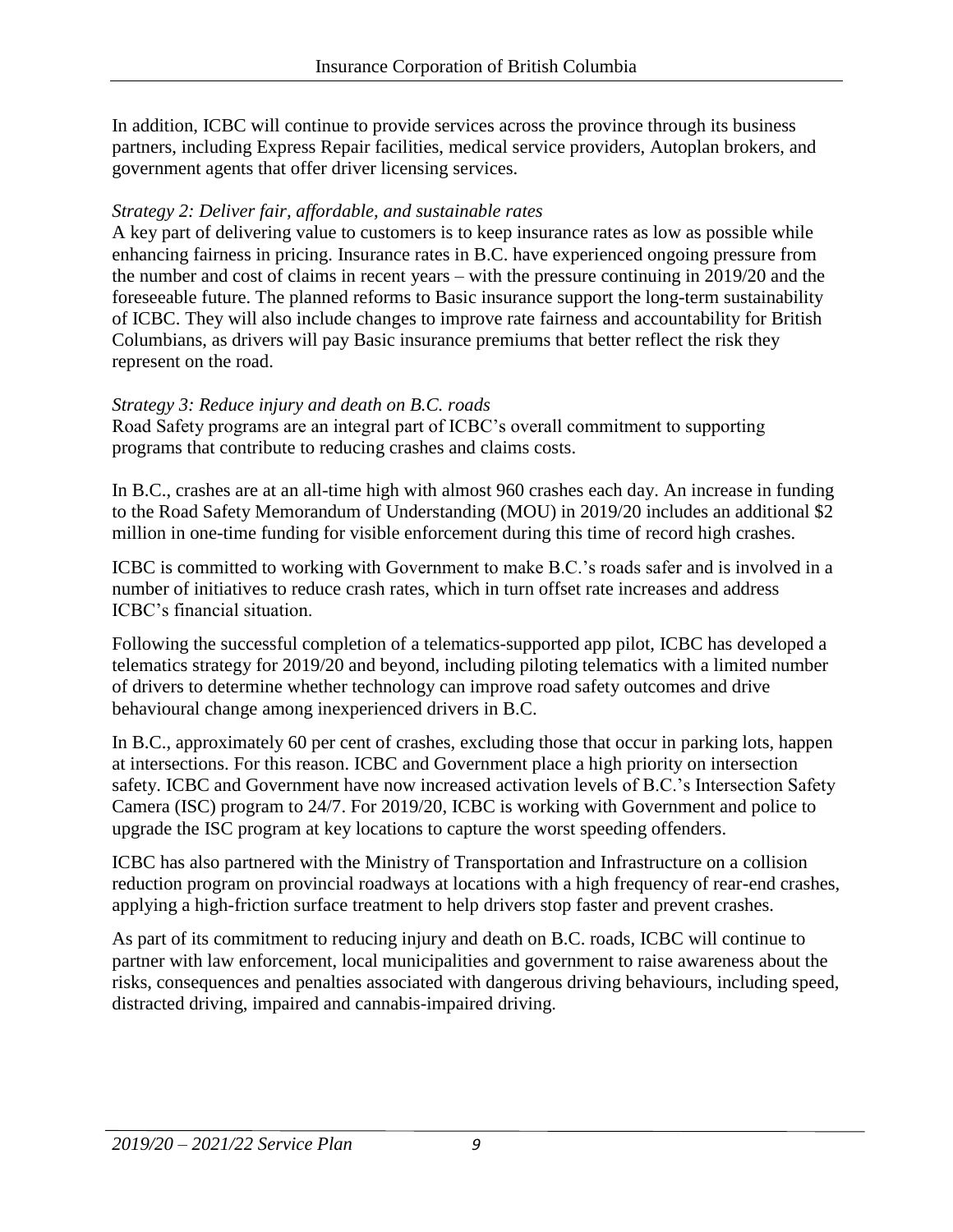# **Goal 2: Enable Financial Stability**

ICBC aims to create value for customers by operating in a disciplined and focused manner. ICBC strives to manage operating expenses in a low-cost manner to make life more affordable for British Columbians, while focusing on accountability, service and cost consciousness.

#### **Objectives**

- 1.1a Stable Minimum Capital Test (MCT) ratio
- 1.1b Stable or lower combined ratio
- 1.1c Stable or lower loss ratio
- 1.1d Investment return to match the policy benchmark return

#### **Strategies**

- Manage increasing bodily injury and material damage claims costs
- Manage operating expenses in a low-cost manner
- Balance risk and return within the investment portfolio

### **Performance Measure 2: Enable Financial Stability**

| <b>Performance</b><br><b>Measure</b> | 2017/18<br><b>Actual</b> | 2018/19<br><b>Forecast</b> | 2019/20<br><b>Target</b> | 2020/21<br><b>Target</b> | 2021/22<br><b>Target</b> |
|--------------------------------------|--------------------------|----------------------------|--------------------------|--------------------------|--------------------------|
| $1.1a$ MCT <sup>1</sup>              | 31%                      | (24%)                      | On Hold                  | On Hold                  | On Hold                  |
| 1.1b Combined Ratio                  | 136%                     | 132%                       | 112%                     | 112%                     | 111%                     |
| 1.1c Loss Ratio                      | 114%                     | 118%                       | 94%                      | 93%                      | 92%                      |
| 1.1d Investment                      | Benchmark                | Policy                     | Policy                   | Policy                   | Policy                   |
| Return (Market                       | Return                   | Market                     | Market                   | Market                   | Market                   |
| Return)                              | $+0.35%$                 | Benchmark                  | Benchmark                | <b>Benchmark</b>         | <b>Benchmark</b>         |
|                                      |                          | Return                     | Return                   | Return                   | Return                   |

Data Source: Financial performance measures are derived from actual financial information, forecasted trends, management targets, and assumptions. <sup>1</sup> In light of the anticipated changes to the Basic insurance product, Corporate MCT targets for 2019/20 to 2021/22 are subject to review.

### **Linking performance measures to objectives**

Working with Government, ICBC is implementing changes to its Basic insurance product that will help close the gap between the premiums being collected and the cost of the claims being paid out. The changes move ICBC toward a long-term system that is sustainable, affordable, and focused on injury recovery. Operationally, ICBC will continue to manage the costs of bodily injury and material damage claims, and continue to improve how it manages the risks and growth in costs associated with claims.

#### *Minimum Capital Test*

MCT is a best practice property and casualty industry measurement framework established by the Office of the Superintendent of Financial Institutions (OSFI). It provides a framework for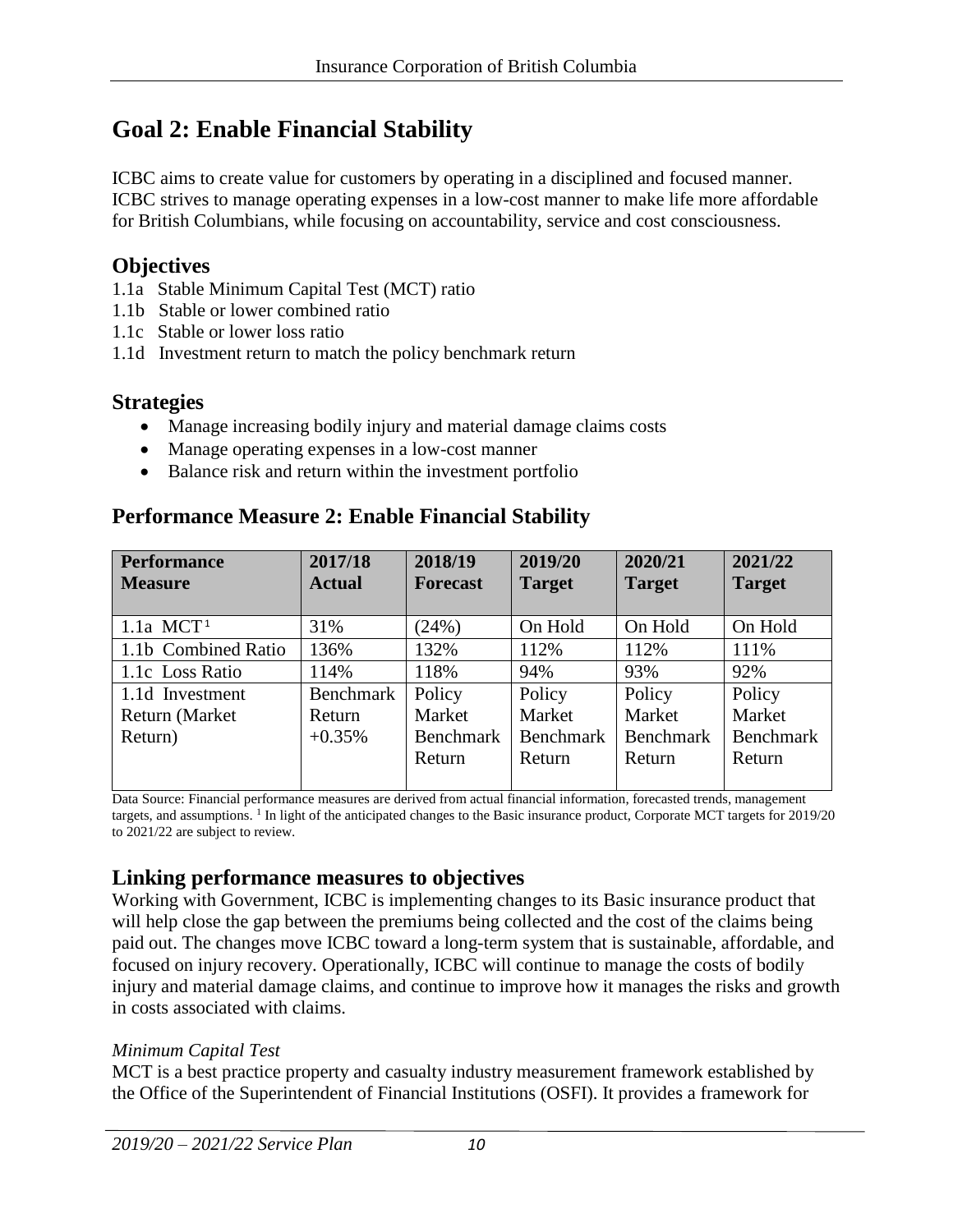measuring the capital adequacy of an insurer to protect policyholders from financial risk and to provide long-term financial stability. It is the ratio of ICBC's capital available to capital required as calculated for specific risks, and is expressed as a percentage.

#### *Combined Ratio*

The combined ratio is a key measure of overall profitability from operations within the insurance industry, determined as a ratio of all costs and expenses over premiums (excluding investment income). A ratio below 100 per cent indicates an underwriting profit, while a ratio above 100 per cent indicates an underwriting loss.

#### *Loss Ratio*

The loss ratio is a key performance indicator within the insurance industry measuring profitability of the insurance product. The lower the percentage, the more profitable the product. The measure is calculated as the ratio of the total of claims costs and claims-related costs, including loss management costs, to total insurance premium dollars earned.

#### *Investment Return*

ICBC collects premiums, which are invested prior to being paid out in claims. These funds are invested in accordance with ICBC's investment policy. Investment income is important and is used to reduce the cost of insurance to policyholders. Investment performance is evaluated against a benchmark return calculated using the strategic asset mix which is set in the investment policy.

### **Discussion**

#### *Minimum Capital Test*

While ICBC is not federally regulated by OSFI, *Special Direction IC2* has required ICBC to have a minimum of 100 per cent MCT ratio for Basic insurance. ICBC has established separate MCT targets for the Basic and Optional lines of business, based on the risk profile of the separate businesses. Pursuant to Order in Council 614, August 24, 2016, Special Direction IC2 was amended directing the exclusion of capital build and capital maintenance components in the calculation of the Basic rate to cover costs, for policy year 2016 through policy year 2020. In addition, Order in Council 067, February 26, 2018, *Special Direction IC2* was amended, temporarily suspending ICBC's requirement to meet the Basic business MCT regulatory minimum of 100 per cent for the policy years 2018 through 2021. These amendments temporarily suspend the aforesaid capital level requirements until the full extent of the impact of product reform and various road safety and other initiatives become known. These exclusions allow ICBC, in consultation with Government, more time to develop a fulsome long term capital plan, on which future targets will be based.

The MCT 2017/18 Actuals and 2018/19 forecast shown represents a combination of the Basic and Optional MCT. In light of the anticipated changes to the Basic insurance product, as well as benefits from road safety and other initiatives, MCT targets for 2019/20 to 2021/22 are subject to review.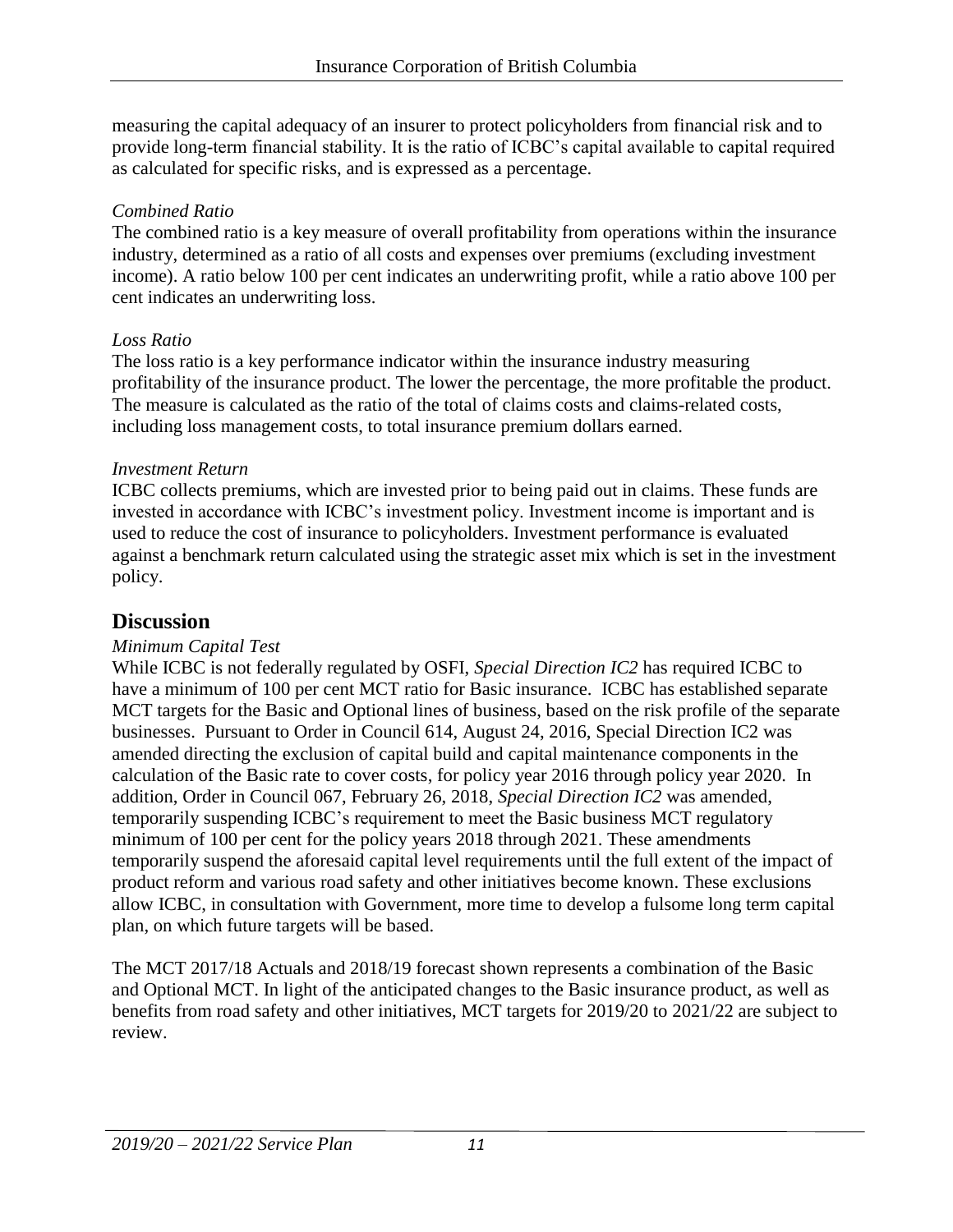#### *Combined Ratio*

ICBC's combined ratio is typically higher than the industry average. This is partially due to the unique nature of ICBC's business model, where Basic insurance premiums are not set to generate underwriting profits and, together with investment income, are expected to be set to recover costs and to achieve and maintain capital targets (except for the period when capital maintenance and capital build requirements were suspended as discussed above). ICBC also delivers non-insurance services on behalf of Government and these costs are reflected in the combined ratio.

#### *Loss Ratio*

ICBC's loss ratio is typically higher than the industry average. This is partially due to the unique nature of ICBC's business model, where Basic insurance premiums are not set to generate underwriting profits and, together with investment income, are expected to be set to recover costs and to achieve and maintain capital targets (except for the period when capital maintenance and capital build requirements were suspended as discussed above).

#### *Investment Return*

The benchmark return is calculated as the average of individual asset class benchmark returns, weighted according to the portfolio's strategic asset mix. Individual asset class benchmarks are market indexes designed to track the performance of a representative asset class. Consequently, the benchmark return provides an indication of the performance that can be expected from a diversified portfolio of assets. The benchmark contributes to ICBC's financial stability by measuring management's ability to achieve the returns that are available in the market.

#### *Strategy 1: Manage increasing bodily injury and material damage claims costs*

Claims costs are the vast majority of ICBC's costs and can be divided into injury costs and material damage costs. Frequency (how many claims are made each year per a given number of policies) and severity (the average payout for a claim) are the two main elements that impact claims costs. ICBC is seeing crash frequency flatten in 2018/19, but expects it to continue increasing in the future, along with an increasing number of injury claims being reported.

Despite the fact that vehicles and roads today are safer, the frequency of bodily injury claims and the number of injury claims per crash continues to steadily increase. Bodily injury severity has also followed an upward trend, with minor or soft tissue injuries and associated claims costs accounting for the majority of injury claim costs. More people are also claiming bodily injury with a shift toward more complex claims that cost more to settle. In the lead up to product reform, some claimants or plaintiff counsel may be reluctant to settle as quickly or at the same amount as usual which puts pressure on claims costs.

To help address claims costs associated with bodily injury, starting April 1, 2019, ICBC will be implementing legislative and regulatory changes including limiting pain and suffering payouts for minor injury claims and improving accident benefits to increase the care available for anyone injured in a crash. In addition, Government is establishing an independent dispute resolution process which will make decisions on classification of an injury as a minor injury, entitlement to receive accident benefits claimed, and disputes about who is at-fault in a crash. Together, these changes will reduce the amount ICBC spends on legal fees and expenses which will, when coupled with other planned initiatives, significantly reduce claims costs and contribute to a lower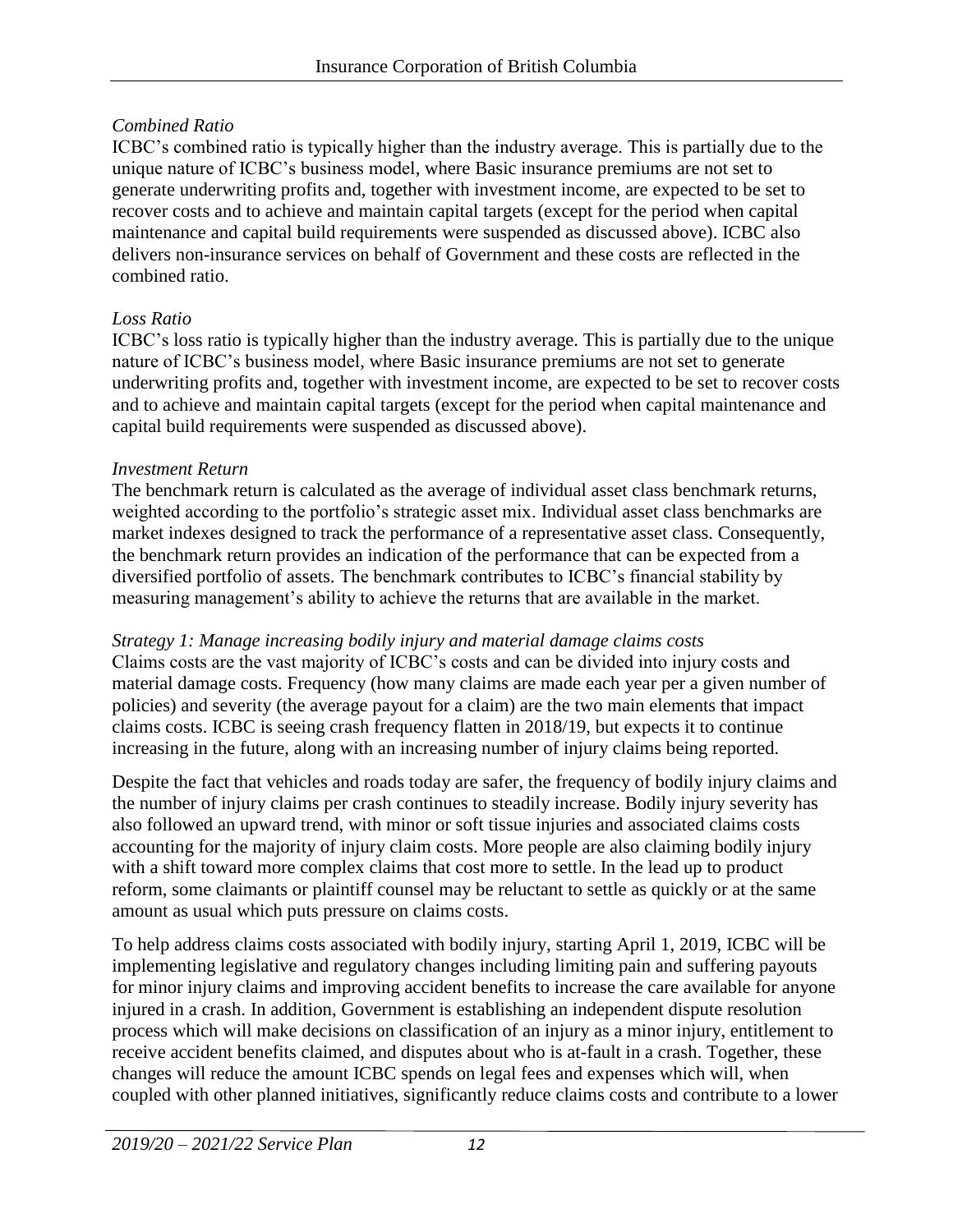Basic rate requirement for customers. In spite of these cost reduction initiatives, growing crash frequency and upward pressure on claims severities will continue to put pressure on rates.

The costs of vehicle repairs are driving sustained and significant annual increases in material damage claim severity. Vehicles today are more reliant on technology and expensive materials than ever before, while the hours of labour required to repair vehicles and the cost of replacement parts are also increasing, particularly for newer vehicles. As part of the changes underway to create a sustainable insurance system, ICBC is modernizing its material damage programs and will develop new tiering models for collision repair and glass suppliers that will focus on performance standards, operational efficiencies and customer experience. When complete, these program designs will better reflect industry standards, evolving vehicle technologies and the role of original equipment manufacturer (OEM) parts in the repair process.

#### *Strategy 2: Manage operating expenses in a low-cost manner*

ICBC's objective is keeping controllable operating expenses as low as possible while still ensuring it is adequately staffed to maintain appropriate service levels and manage claims costs. ICBC expects to continue hiring additional claims and claims-related staff, which includes support staff, in-house legal counsel and Special Investigation Unit (SIU) employees, in fiscal 2019/20 to continue to manage the volume and complexity of claims, as well as provide a smooth transition to the new product. This increase in claims and claims-related staff is expected to be temporary and, once the transition to the new insurance product is completed, the staffing levels are expected to gradually decrease.

#### *Strategy 3: Balance risk and return within the investment portfolio*

ICBC earns investment income that partially offsets the cost of rising insurance rates to policyholders and aims to balance risk and return within its investment portfolio, specifically the ability to generate an investment return against a need to control risk. Historically, investment income has been a strong contributor to ICBC's financial health. The current investment portfolio continues to perform well, exceeding industry benchmark returns. However, ICBC cannot rely upon investment return to help offset claims costs to the same extent it did in the past, as increases in claims costs have been significantly higher rate than investment returns.

# **Goal 3: Continuously improve our business**

Providing customers with the best insurance coverage at the lowest possible cost requires operating ICBC in a cost efficient manner. ICBC will continue to embed lean thinking in its business practices and apply tools, standards and technology to improve quality and streamline processes. This includes continuously improving our business so that we can actively control spending, avoid unnecessary costs and deliver a consistent, quality experience and value for customers.

### **Objectives**

- 1.1a Stable or lower Loss Adjustment Ratio; and
- 1.1b Stable or lower Insurance Expense Ratio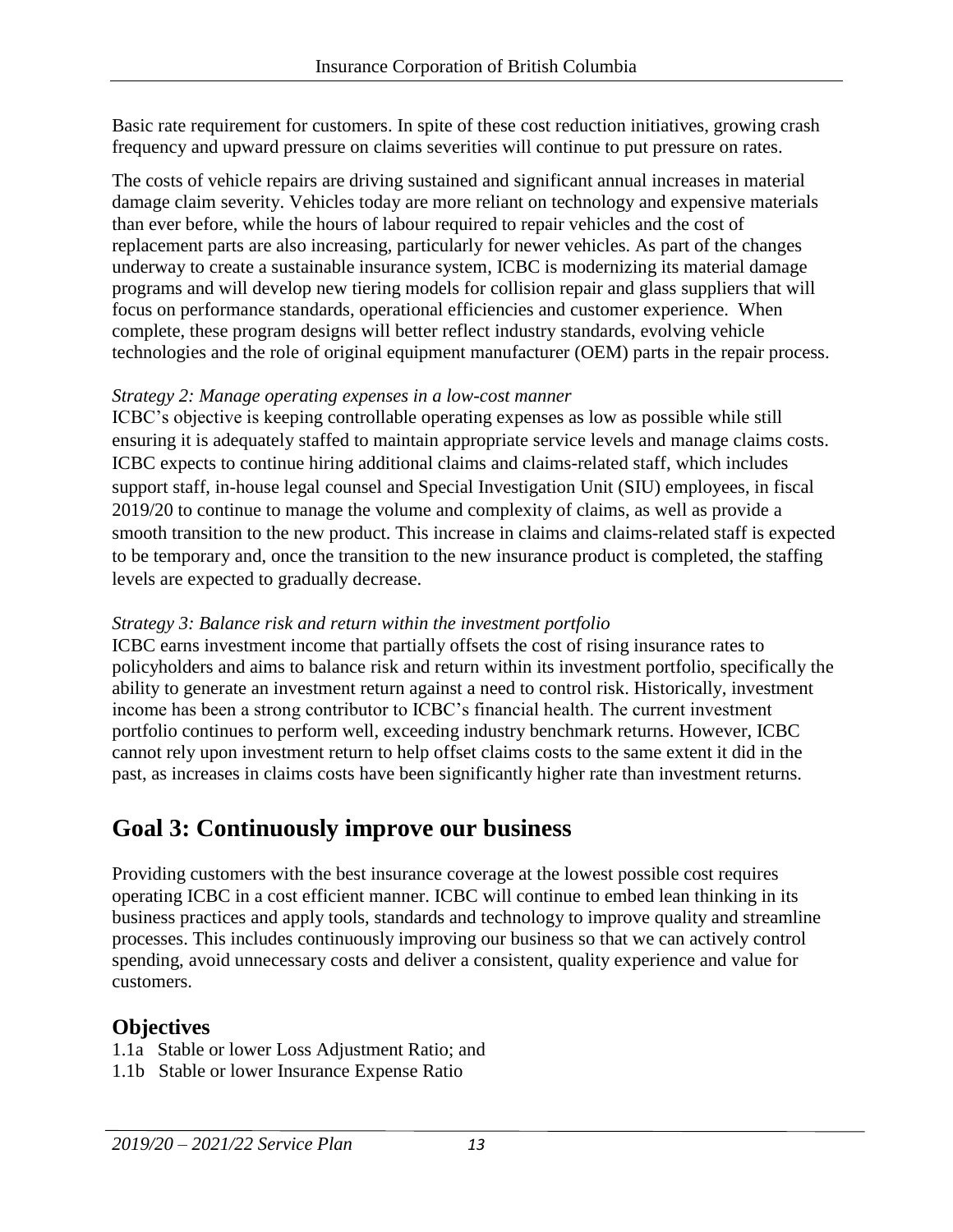### **Strategies**

- Evolve our ability to leverage technology, tools and standards to operate efficiently and deliver consistent quality service
- Develop organizational agility to be responsive to a changing environment

# **Performance Measure 3: Continuously Improve our Business**

| <b>Performance</b><br><b>Measure</b> | 2017/18<br><b>Actual</b> | 2018/19<br><b>Forecast</b> | 2019/20<br><b>Target</b> | 2020/21<br><b>Target</b> | 2021/22<br><b>Target</b> |
|--------------------------------------|--------------------------|----------------------------|--------------------------|--------------------------|--------------------------|
| $1.1a$ Loss                          | 15.7%                    | 15.9%                      | On Hold                  | On Hold                  | On Hold                  |
| Adjustment Ratio <sup>1</sup>        |                          |                            |                          |                          |                          |
| 1.1b Insurance                       | 16.8%                    | 17.0%                      | 16.8%                    | 16.5%                    | 16.4%                    |
| <b>Expense Ratio</b>                 |                          |                            |                          |                          |                          |

**Data Source:** Financial performance measures are derived from actual financial information, forecasted trends and assumptions.

 $1$  In light of the anticipated changes to the Basic insurance product, targets for 2019/20 to 2021/22 are subject to review.

### **Linking performance measures to objectives**

To monitor and measure how ICBC is continuously improving its business, ICBC is using the following two measures: Loss Adjustment Ratio and Insurance Expense Ratio.

#### *Loss Adjustment Ratio*

The Loss Adjustment Ratio is the percentage of claims handling costs per dollar of claims paid. It is calculated as the sum of claims services costs, external expenses and loss management expenses divided by claims paid net of external expenses.

#### *Insurance Expense Ratio*

The Insurance Expense ratio is a standard industry measure to assess operational efficiency of an insurer. The Insurance Expense Ratio is calculated as a ratio of insurance operating expenses (excluding claims, claims related costs, and non-insurance expenses) to insurance premium dollars earned.

# **Discussion**

To ensure ICBC continues to effectively manage the increasing frequency and complexity of claims and the smooth transition to the new insurance product, additional claims and claims related staff are needed in the near term. Other operating costs such as corporate support costs are expected to be relatively stable regardless of claims volume and complexity.

#### *Loss Adjustment Ratio*

Claims services costs consist of salaries, benefits and operating expenses while external expenses consist primarily of costs for outside legal counsel, medical and dental reports, private investigators, independent adjusters and towing services. Loss management expenses include ICBC's SIU, which covers fraud prevention, investigation and detection to help reduce claims costs. In light of the upcoming product reform changes and other initiatives, Loss Adjustment Ratio targets are currently on hold.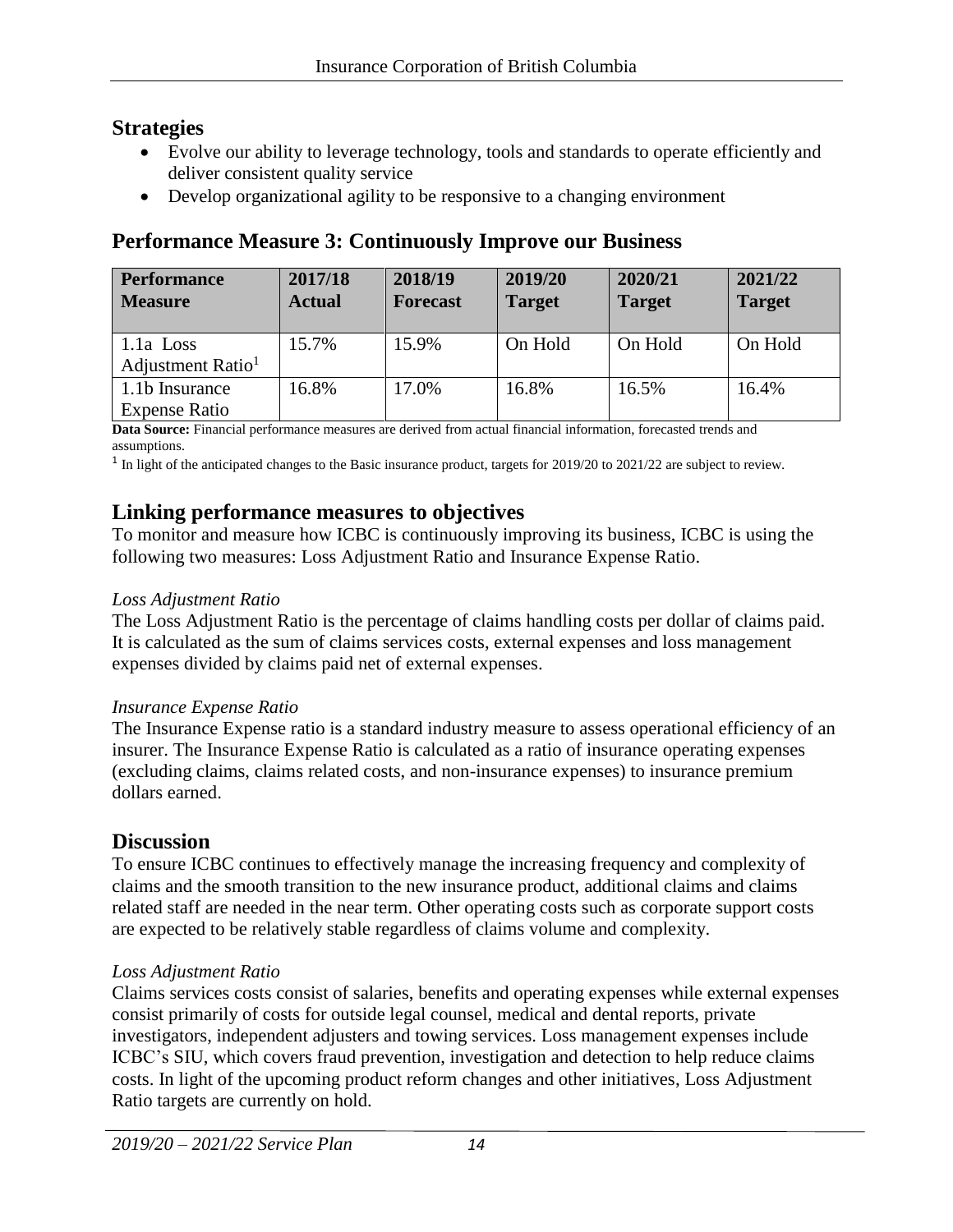#### *Insurance Expense Ratio*

ICBC anticipates the Insurance Expense Ratio to be stable or lower.

#### *Strategy 1: Evolve our ability to leverage technology, tools and standards to operate efficiently and deliver consistent quality service*

ICBC will maintain a strong focus on managing costs and evolve service delivery to the next level with a stronger emphasis on technology. ICBC is committed to continuously improving the business by leveraging operational excellence principles and methodologies. This includes reviewing business processes to meet the changing digital and service expectations of customers, find and remove operational inefficiencies, use other technology to stabilize change and accelerate gains, and build internal capacity and capability in our people to successfully lead and sustain the benefits of these changes.

*Strategy 2: Develop organizational agility to be responsive to a changing environment*  With the implementation of product changes and other reforms, ICBC will continue to develop skills, operationalize management practices and process standards that enable organizational agility to stabilize and realize gains from the transformational changes. This includes using lean management practices to track performance of changes and to quickly escalate opportunities for improvement.

# **Goal 4: Build a High-Performing Workforce**

Critical to achieving the corporate strategy is having the right people with the right business capabilities and tools to provide more information, improved services and better access for customers. ICBC will continue to build the skills and capabilities of its people through implementation of human resource initiatives and workforce plans, which will include leadership development, succession planning and various employee experience programs.

# **Objectives**

1.1a Maintain or improve scores across all employee opinion indices

# **Strategies**

- Align our culture to drive a better customer experience
- Inspire accountable, aligned, enabled, and motivated leaders and employees; and
- Strengthen the skills and capabilities of our people to enable them to be successful.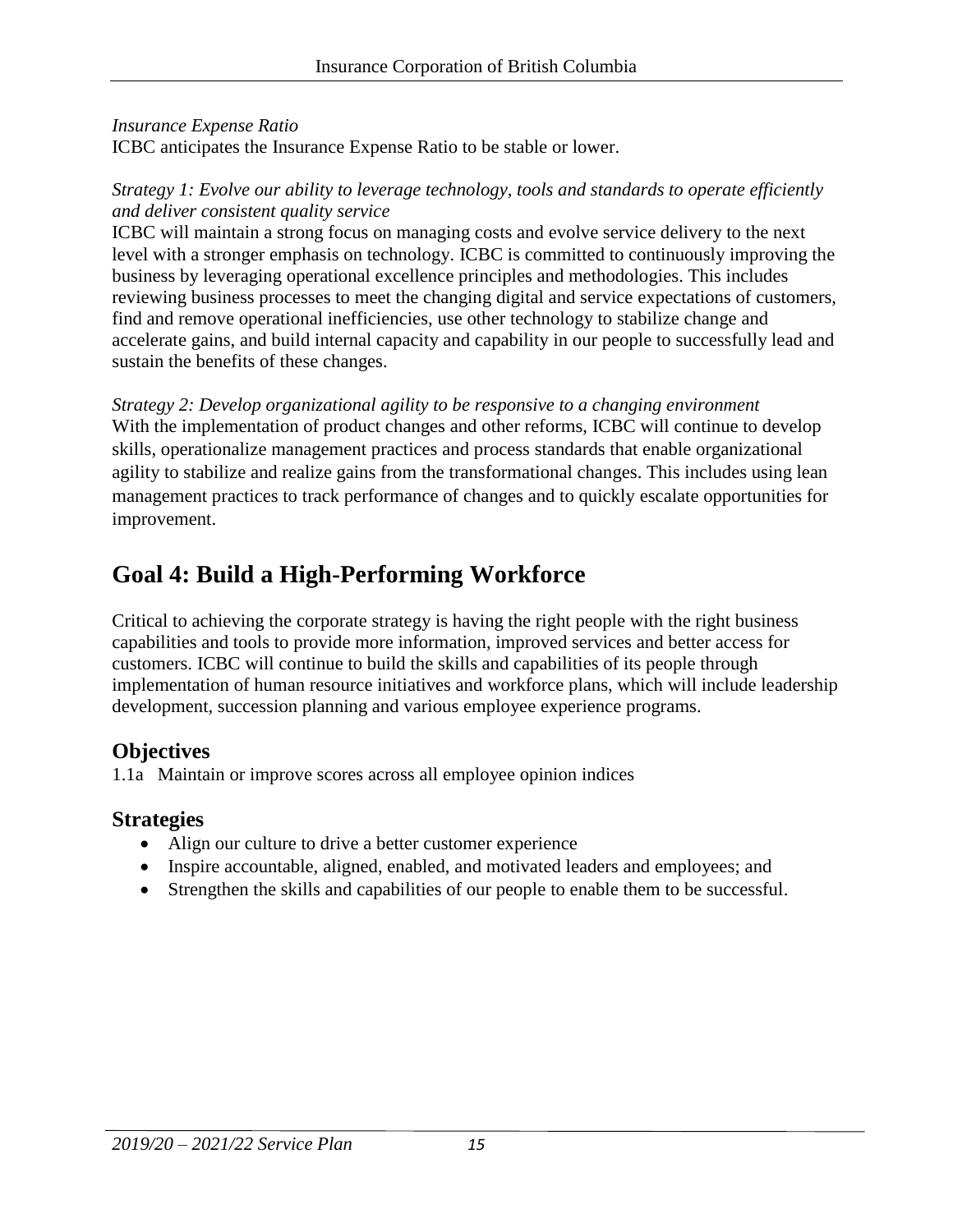| <b>Performance</b>              | 2017/18       | 2018/19       | 2019/20       | 2020/21       | 2021/22       |
|---------------------------------|---------------|---------------|---------------|---------------|---------------|
| <b>Measure</b>                  | <b>Actual</b> | <b>Actual</b> | <b>Target</b> | <b>Target</b> | <b>Target</b> |
| <b>Employee Opinion Indices</b> |               |               |               |               |               |
| Aligned                         | 81            | 82            | 82            | 82            | 82            |
| Enabled                         | 70            | 73            | 76            | 82            | 82            |
| <b>Motivated</b>                | 67            | 72            | 75            | 81            | 81            |
| Accountable                     | 86            | 90            | 90            | 90            | 90            |
| Leadership                      | N/A           | 76            | 79            | N/A           | 82            |

# **Performance Measure 4: Build a High-Performing Workforce**

**Data Source:** Employee Opinion Survey conducted by an independent firm. <sup>1</sup> The leadership index can only be updated in a full survey year. **Score Legend:** 80-100 = extremely positive. 60-79 = moderately positive. 40-59 = moderately negative. 0-39 extremely negative.

### **Linking Performance Measures to Objectives**

ICBC's Employee Opinion Survey (EOS) scores have progressively increased over the years. The organization will maintain its focus on continuous improvement of the employee experience, but has adjusted its EOS targets to reflect that either a score increase or maintenance of existing scores is a satisfactory outcome.

### **Discussion**

#### *Employee Opinion Survey*

Over the past four years, the period covering the introduction of ICBC's new employee opinion survey format, the percentage of employees who have participated in the survey (response rate) has remained consistently high, from 70 per cent in 2014, 77 per cent in 2016, to 75 per cent in 2018/19. Fundamentally, the strength of these response rates mean that these EOS results are truly representative of the opinions of ICBC employees.

Results showed that ICBC reached or exceeded its index targets in all five indices. Improvements in the Enabled and Motivated indices saw substantial increases. This indicates ICBC's focus on ensuring employees have the tools necessary to do their jobs and to give employees a sense of belonging in the workplace have been effective. The Leadership index is only measured in full survey years, no score can be generated in the intervening years, however, the survey results identify opportunities for improvement and indicate that ICBC can focus its attention on linking the organization's strategy to individual roles, providing more feedback and coaching and providing more opportunities for formal and informal learning and development. Management is addressing this through tactics including a Diversity and Inclusion program, employee and leadership development initiatives and job-related training programs. ICBC's EOS scores have gradually improved to the point that all indices are currently scoring within the "Moderately Positive" (60-79) or "Extremely Positive" categories. As specified in targets set for future surveys, maintenance of Extremely Positive scores represents a significant achievement, though the organization will also still continue to work to continuously improve.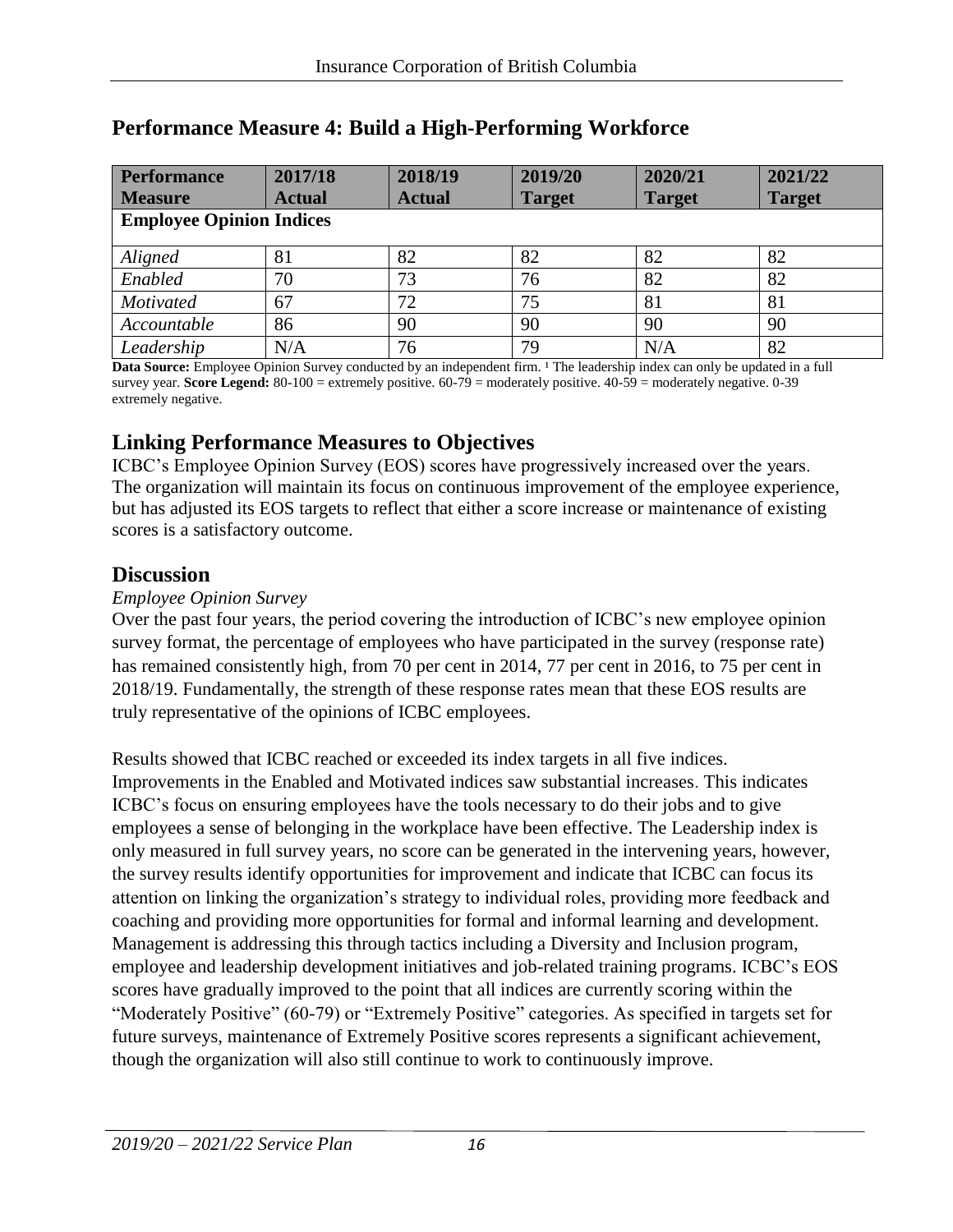An EOS "pulse check" will be conducted in fall 2019.

*Strategy 1: Align our culture to drive a better customer experience* **ICBC** is working to create a sustainable auto insurance system which strikes the balance between increased care for the injured, more affordable and fair rates for all and less spend on legal and vehicle repair costs. With these changes comes a fundamental shift in our business model and in the way ICBC employees interact with customers to ensure a better experience. Workforce and cultural shifts at ICBC will support the successful delivery and sustained implementation of auto insurance changes in B.C.

*Strategy 2: Inspire accountable, aligned, enabled, and motivated leaders and employees* One of the key strategies within this goal is to inspire accountable, aligned, enabled and motivated leaders and employees. ICBC's Employee Opinion Survey captures employees' opinions regarding the tools and processes through which they execute their work, their understanding of how their efforts align to the corporate strategy, their personal motivation and their individual accountability for delivering business results. All ICBC employees are invited to participate in a full EOS every two years; in the intervening years, a shorter Pulse Check survey is provided to a representative sample of employees (20%). The Pulse Check helps ICBC's leadership teams understand if corporate, divisional and departmental action plans are addressing the feedback provided by employees in full surveys.

*Strategy 3: Strengthen the skills and capabilities of our people to enable them to be successful* ICBC employees are critical to the successful implementation of the Basic insurance product reform and rate fairness changes, and that success depends on employees having the skills and tool necessary to perform new work functions. Significant training initiatives, and the development of new resources that will enable employees to develop specific skills including business process changes and/or changes to day-to-day role responsibilities are underway. ICBC is putting a particular focus on critical skills, including data analytics, to provide greater access to data in the claims and insurance systems and equipping employees with the right information to make fact driven decisions. ICBC is committed to supporting training to ensure process discipline and high customer service are sustained and continue past implementation of the new Basic rate and product modernizations.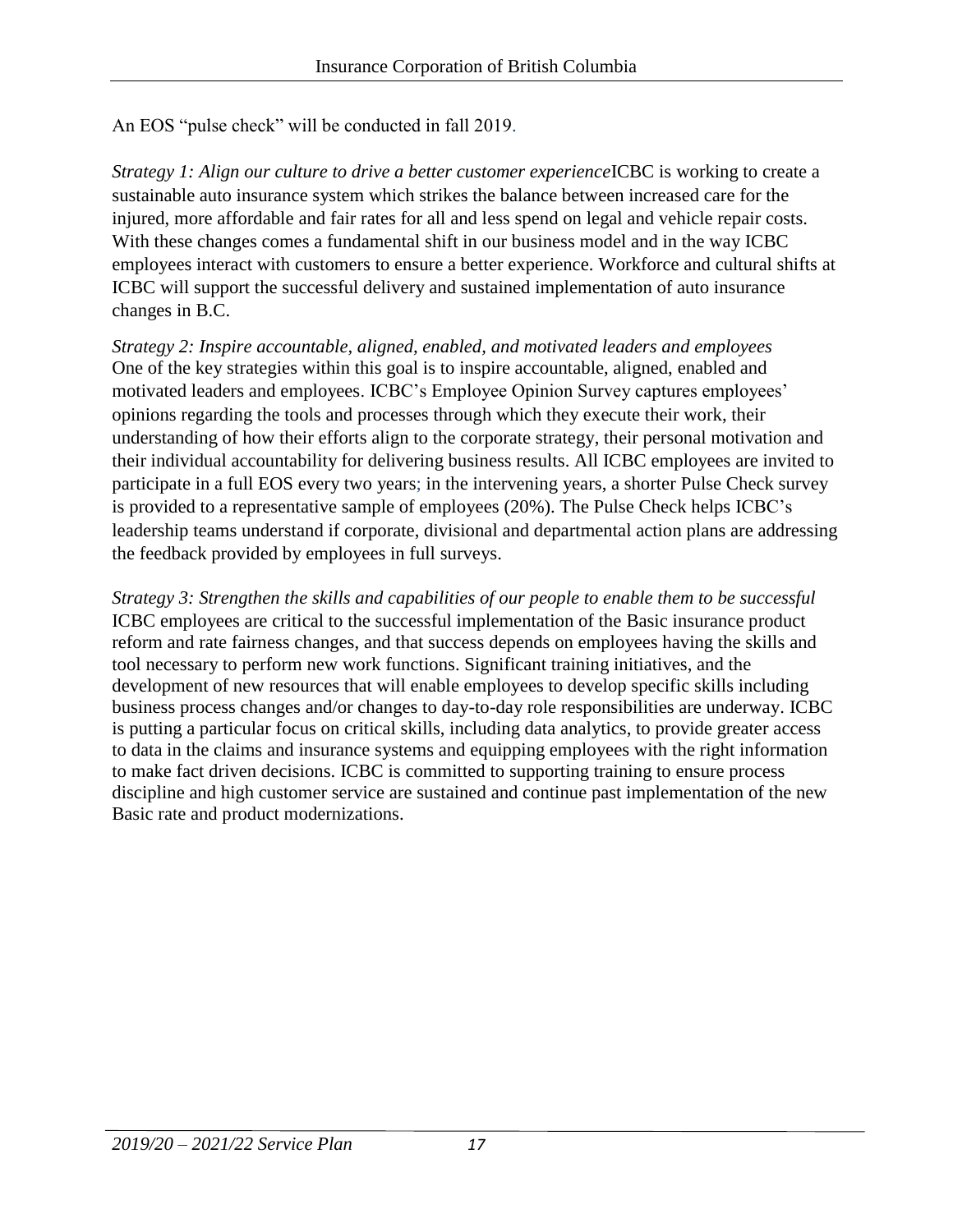# **Financial Plan Summary Financial Outlook**

| \$m)                                                                | 2017/18<br><b>Actual</b> | 2018/19<br>Forecast | 2019/20<br><b>Budget</b> | 2020/21<br><b>Budget</b> | 2021/22<br><b>Budget</b> |
|---------------------------------------------------------------------|--------------------------|---------------------|--------------------------|--------------------------|--------------------------|
|                                                                     |                          |                     |                          |                          |                          |
| Premiums earned                                                     | 5,329                    | 5,826               | 6.404                    | 6,967                    | 7,569                    |
| Service fees and other                                              | 113                      | 119                 | 135                      | 144                      | 152                      |
| <b>Total earned revenues</b>                                        | 5.442                    | 5,945               | 6,539                    | 7,111                    | 7,721                    |
| Provision for claims occurring in the current period                | 5,084                    | 5,416               | 5,499                    | 5,986                    | 6,497                    |
| Change in estimates for losses occurring in prior periods           | 563                      | 1,021               | 29                       | 11                       | 3                        |
| Net claims incurred                                                 | 5,647                    | 6,437               | 5,528                    | 5,997                    | 6,500                    |
| Claims service and loss management                                  | 402                      | 425                 | 472                      | 468                      | 466                      |
| Insurance operations expenses                                       | 231                      | 262                 | 267                      | 271                      | 285                      |
| <b>Transformation Program</b>                                       | 30                       | 31                  | 29                       | 26                       | 26                       |
| Premium taxes and commissions                                       | 792                      | 386                 | 748                      | 876                      | 961                      |
| <b>Total expenses</b>                                               | 7,102                    | 7,541               | 7,044                    | 7,638                    | 8,238                    |
| <b>Underwriting loss</b>                                            | (1,660)                  | (1,596)             | (505)                    | (527)                    | (517)                    |
| Investment and other income                                         | 462                      | 544                 | 587                      | 748                      | 804                      |
| Income (loss) - insurance operations                                | (1,198)                  | (1,052)             | 82                       | 221                      | 287                      |
| Non-insurance operations expenses                                   | 102                      | 102                 | 107                      | 109                      | 112                      |
| Non-insurance commissions                                           | 31                       | 32                  | 32                       | 33                       | 34                       |
| Non-insurance - other income                                        | (6)                      | (6)                 | (7)                      | (7)                      | (7)                      |
| Net income (loss)                                                   | (1,325)                  | (1,180)             | (50)                     | 86                       | 148                      |
| Other comprehensive income                                          |                          |                     |                          |                          |                          |
| Pension and post-retirement benefits remeasurements                 | 134                      | 94                  |                          |                          |                          |
| Net change in available for sale financial assets and change in non |                          |                     |                          |                          |                          |
| controlling interest                                                | (264)                    | (174)               | 93                       | 139                      | 135                      |
| Total comprehensive income (loss)                                   | (1, 455)                 | (1,260)             | 43                       | 225                      | 283                      |
| <b>Total liabilities</b>                                            | 16,999                   | 19,103              | 20,252                   | 21,115                   | 22,163                   |
| Retained earnings                                                   | 1,133                    | (47)                | (97)                     | (11)                     | 137                      |
| Other components of equity                                          | (161)                    | (241)               | (148)                    | (9)                      | 126                      |
| Non-controlling interest                                            | 15                       | 15                  | 15                       | 15                       | 15                       |
| <b>Total equity</b>                                                 | 987                      | (273)               | (230)                    | (5)                      | 278                      |
| Capital Expenditures <sup>1</sup>                                   | 54                       | 72                  | 92                       | 40                       | 40                       |

<sup>1</sup> Major categories of capital expenditure include: facilities (land, building, leasehold), furniture and equipment, IT systems (computer equipment and software). Looking ahead, ICBC expects capital expenditures will change in the planning period as the company maintains or replaces aging infrastructure, including replacement or upgrade facilities, and as critical business systems are renewed.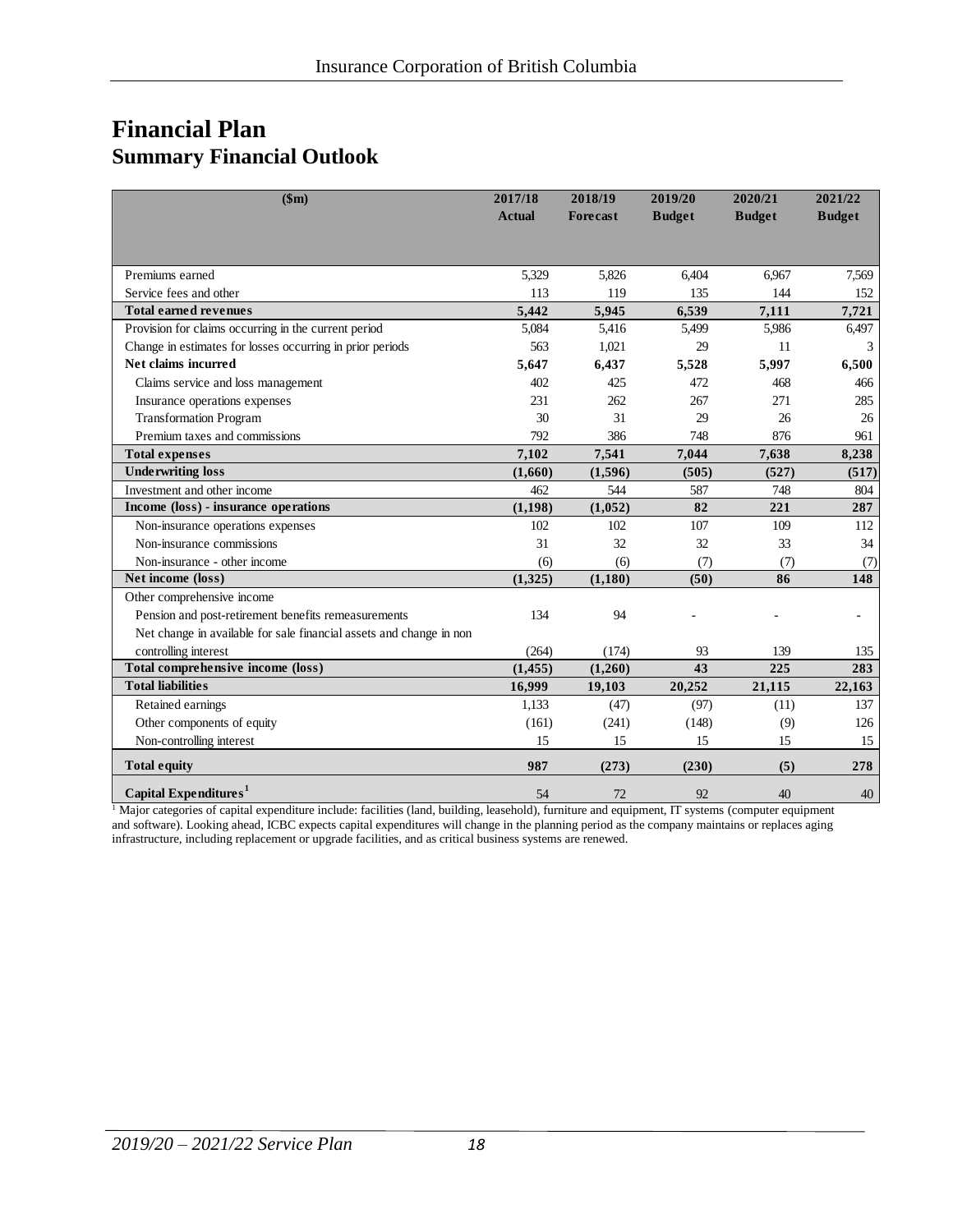| \$m\$                                               | 2017/18<br><b>Actual</b> | 2018/19<br>Forecast | 2019/20<br><b>Budget</b> | 2020/21<br>Budget <sup>1</sup> | 2021/22<br>Budget <sup>1</sup> |
|-----------------------------------------------------|--------------------------|---------------------|--------------------------|--------------------------------|--------------------------------|
| Premium taxes and commission expense                | 667                      | 728                 | 814                      | 882                            | 964                            |
| Premium deficiency adjustments                      | 157                      | (310)               | (34)                     | 27                             | 31                             |
| Compensation and other employee benefits            | 401                      | 436                 | 487                      |                                |                                |
| Pension and post-retirement benefits                | 89                       | 78                  | 75                       |                                |                                |
| Professional and other services                     | 41                       | 55                  | 26                       |                                |                                |
| Road improvements and other traffic safety programs | 30                       | 31                  | 33                       |                                |                                |
| Building operating expenses                         | 28                       | 30                  | 22                       | 874                            | 889                            |
| Merchant and bank fees                              | 39                       | 44                  | 46                       |                                |                                |
| Office supplies and postage                         | 23                       | 22                  | 23                       |                                |                                |
| Computer costs                                      | 28                       | 31                  | 29                       |                                |                                |
| Depreciation and amortization                       | 55                       | 59                  | 74                       |                                |                                |
| Other                                               | 31                       | 34                  | 60                       |                                |                                |
| <b>Total operating costs</b>                        | 1,589                    | 1,238               | 1,655                    | 1,783                          | 1.884                          |

### **Operating Costs by Nature**

<sup>1</sup> Operating cost targets are not planned in detail beyond the current year.

### **Key Forecast Assumptions, Risks and Sensitivities**

Financial forecasts take into consideration ICBC's plans to address the key strategic risks facing the organization and changes in the external environment. Typical of other property and casualty insurance companies, ICBC faces material risks in the execution of its strategy and conduct of operations. The Board of Directors, the Board Committees and the Executive Leadership Team review these material risks, including financial market risk, as part of their governance and oversight function. ICBC will continuously address these material risks. This includes strengthening information security system controls to protect against evolving cybersecurity threats and continuing to leverage the use of core operational systems. Leadership development and succession planning also continue to support the business model.

Based on these plans, the following assumptions were developed and incorporated into the financial forecasts on page 18.

- The summary financial outlook reflects the overall operations of the business, including Basic and Optional insurance and non-insurance activities. It has been prepared based on current legislative, regulatory, accounting and judicial frameworks.
- The Service Plan assumes that certain legislation and regulation will be enacted.
- The forecast reflects a number of financial and behavioural assumptions relating to the implementation of changes to the Basic insurance product, and actual results could vary from these projections, depending on actual implementation, actual behavioural changes, and associated impacts.
- The financial information was prepared based on International Financial Reporting Standards (IFRS), including IFRS 16 (Leases), effective April 1, 2019. The forecasts do not include any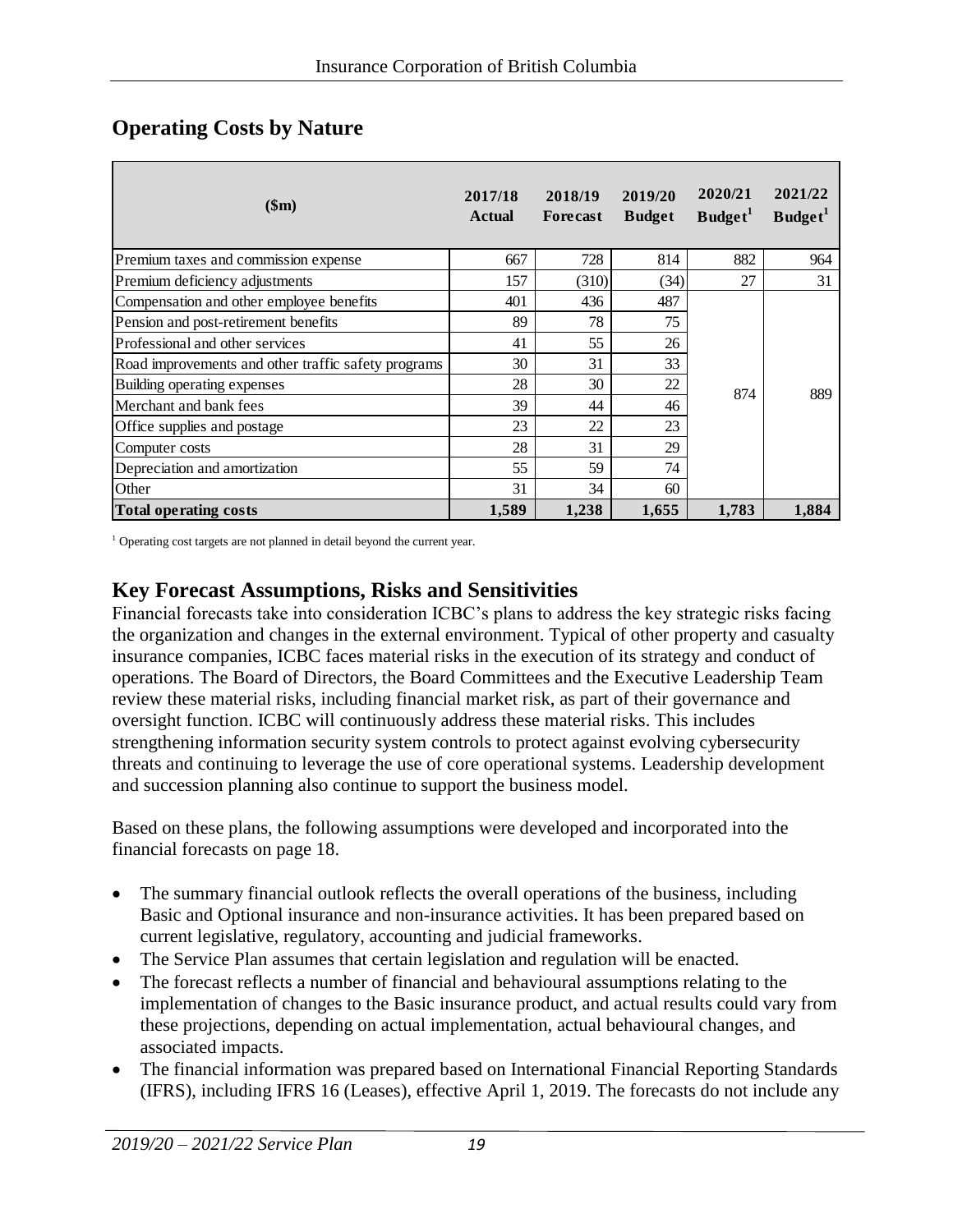changes from IFRS 9 (Financial Instruments) or IFRS 17 (Insurance Contracts), which will be effective April 1, 2022.

- For the 2019/20 2021/22 period, rate changes are assumed for both the Basic and Optional insurance businesses. Any proposed changes to Basic insurance rates are subject to BCUC regulatory approval.
- Investment income, as shown, includes the expected interest, dividends, other income, and realized gains/losses from the investment portfolio, as well as foreign exchange gains/losses.
- Claims incurred reflect current claims trends, vehicle population growth and inflation; and the impact of estimated savings from changes to the Basic insurance product, material damage and road safety initiatives beginning in 2019/20.
- Prior years' claims reflect changes in the discounted value of unpaid claims.
- Changes in unrealized gains and losses impact Other Components of Equity but may be subject to change when new accounting standards take effect.

# **Sensitivity Analysis**

Risks are inherent in insurance forecasts since they are based on assumptions about the future. These assumptions are based on historical driving, claims, and other economic patterns, as well as expert judgment. However, due to the volatile nature and the inherent risks of the insurance business, there is a range of uncertainties in these estimations. The following highlight the effect of variations in the assumptions underlying the financial forecast.

# **Premiums**

• 1 percentage point fluctuation represents approximately \$58 - \$76 million in net premiums (Basic and Optional combined)

# **Claims**

- 1 per cent change in current year claims costs represents approximately \$54 \$65 million in current year claims costs
- 1 per cent fluctuation in the unpaid claims balance represents approximately \$119 \$154 million in claims costs
- 1 percentage point fluctuation in the rate used to discount claims represents approximately \$330 - \$340 million in claims costs

# **Investments**

- 1 per cent fluctuation in investment return represents approximately \$158 \$192 million in investment return
- 1 per cent change in the investment portfolio represents approximately \$5 \$8 million in investment return
- 1 percentage point change in interest rate would result in a change of approximately \$406 million in the fair value in ICBC's fixed income portfolio and a corresponding impact of \$360 million to Other Comprehensive Income (OCI)
- A 10 per cent change in equity prices would result in an estimated corresponding change to OCI of approximately \$362 million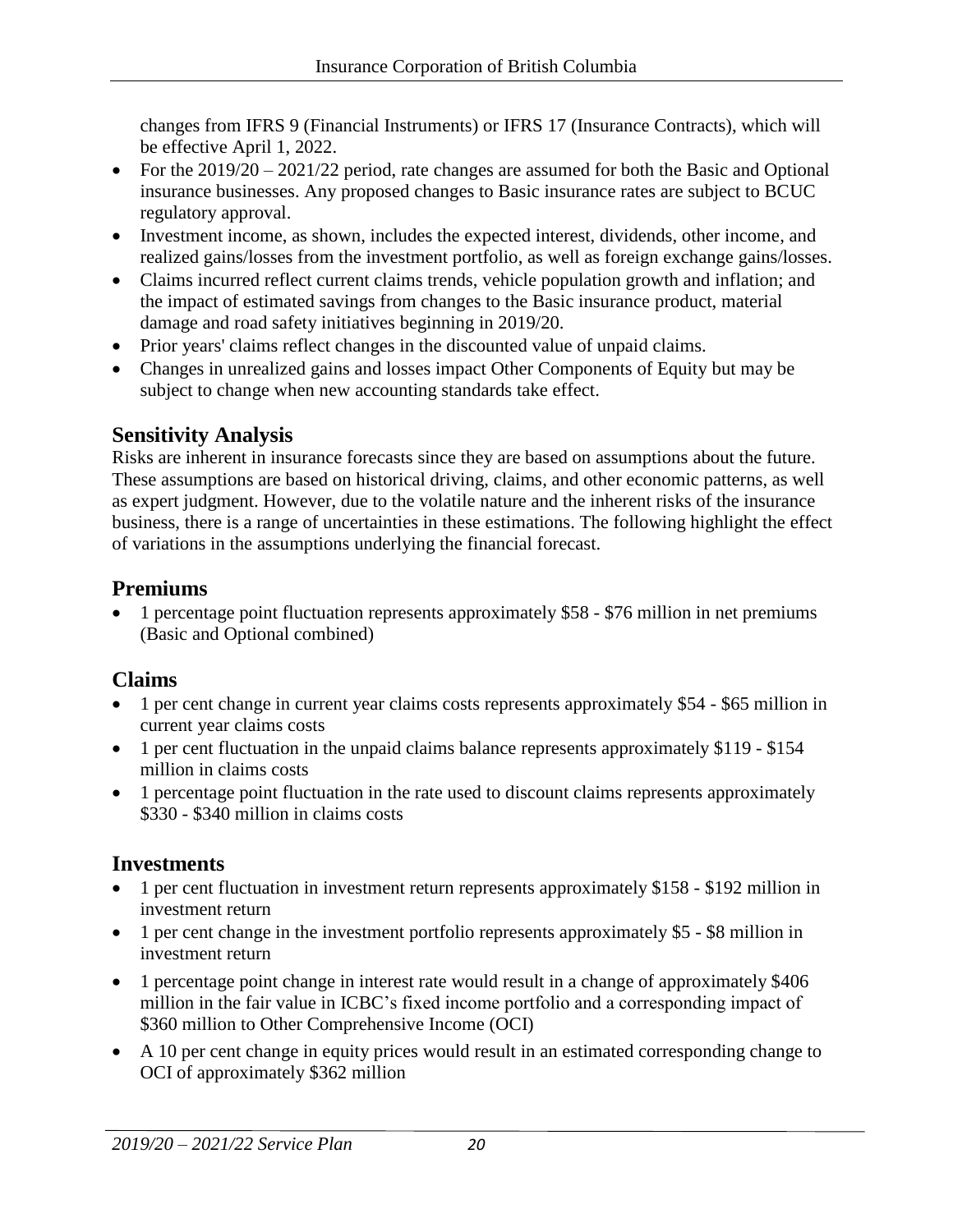A 10% change in Canadian dollar exchange rate would change the fair value of the non-Canadian equity fund investments and results in a change to OCI of approximately \$238 million

# **Market Share**

• 1 percentage point change in market share represents approximately \$10 - \$15 million impact on net income

# **Pension**

- 1 percentage point change in discount rate represents approximately \$460 million impact to the defined benefit obligation
- 1 percentage point change in discount rate represents approximately \$40 million impact to pension expense

# **Management's Perspective on the Financial Outlook**

The net loss for fiscal 2018/19 is forecast to be \$1,180 million as compared to a net loss of \$1,325 million for fiscal 2017/18. The net loss for 2018/19 is primarily due to claims costs that are higher than in 2017/18 from higher average costs to settle bodily injury claims, including a continued high rate of large and complex bodily injury claims; an extension in the time required to resolve injury claims; and an increase in material damage claim severity. In the lead up to product reform, some claimants or plaintiff counsel may be reluctant to settle as quickly or at the same amount as usual. Claims that remain open longer will cost ICBC more, on average, than claims that are resolved sooner. Management anticipated that settling legally represented claims would be more challenging in 2018/19, being the last year before product reform, but the observed experience of higher paid settlements and lower claims closure rates has been more challenging than expected. ICBC will not be able to settle as many represented bodily injury claims in 2018/19 as it did in 2017/18. This decline in closures comes despite a substantial increase in the number of such claims being handled.

The fiscal years 2019/20 to 2021/22 reflect an improvement to the forecast primarily as a result of anticipated changes to the Basic insurance product. The implementation of product reform initiatives are expected to significantly reduce claims costs beginning in 2019/20. Product reform will have the most significant impact on the Basic bodily injury severity (cost per claim) by introducing a limit on payouts for minor injury claims. However, product reform does not impact the rising crash frequency (crashes per policy) and vehicle repair cost trends. ICBC has initiated certain road safety measures aimed at reducing crashes at high speed intersections and material damage initiatives aimed at cost effectiveness. These initiatives will not be enough to materially impact crash frequency (crashes per policy) and vehicle repair trends which continue to put pressure on increasing claims costs.

ICBC maintains ongoing efforts to identify and moderate the factors of higher claims costs that are within its control. ICBC, with the support of Government, pursues short and long-term strategies to help moderate increases in claims costs and the impact of higher claims costs on future Basic insurance rates. ICBC's initiatives emphasize continuous operational improvement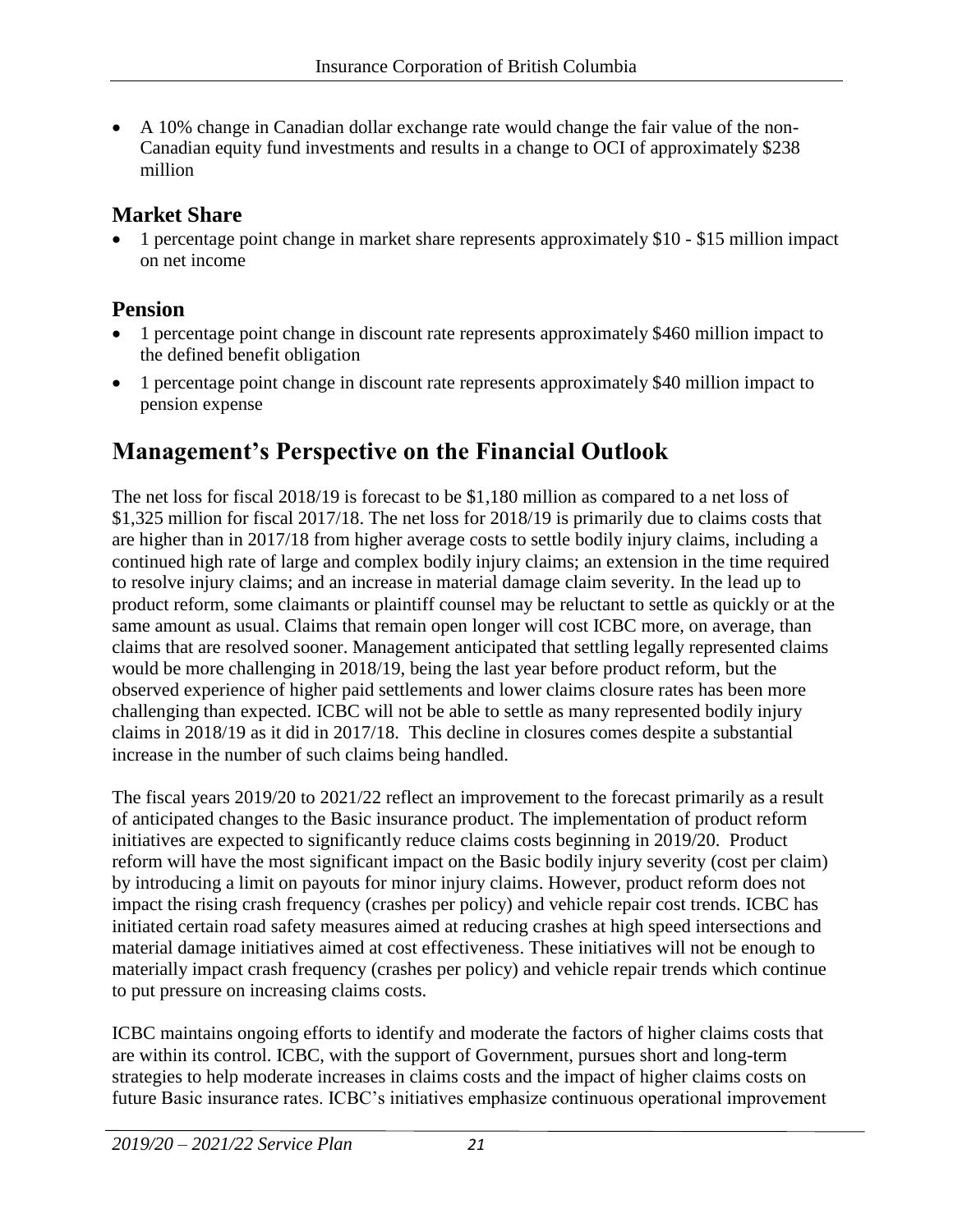and consistent quality and fair handling of claims. ICBC is focused on reducing the increase in claims costs by managing higher claims volumes and providing fair and reasonable offers in an effort to settle claims. In addition, ICBC remains focused on improving management of procurement processes and initiatives to combat exaggerated and fraudulent claims. Cost saving opportunities and initiatives in a number of areas, including claims costs management and road safety initiatives have been endorsed and are included in the forecast. Further savings from additional initiatives will be included in future budgets.

ICBC earns investment income that partially offsets the cost of rising insurance rates to policyholders and aims to balance risk and return within its investment portfolio.

Despite the financial benefits of changes to the Basic insurance product, the corporation's capital levels are forecast to be well below regulatory and management targets. ICBC is working with Government on solutions to support the financial sustainability of ICBC.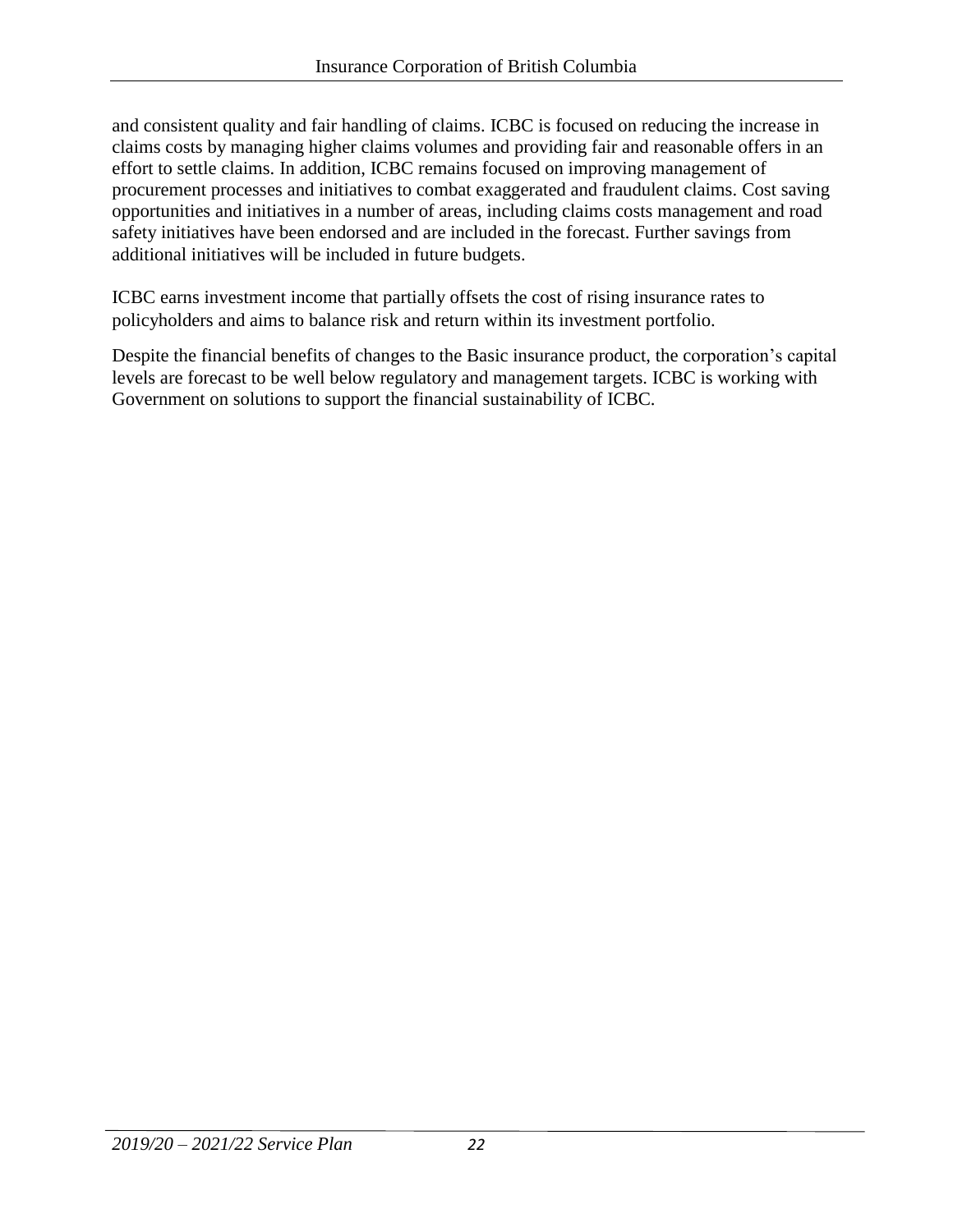# **Appendix A: Hyperlinks to Additional Information**

# **Corporate Governance**

ICBC's governance is defined through legislation applicable to all Crown corporations, and legislation specific to ICBC itself.

The Board of Directors guides ICBC in fulfilling its mandate and sets the corporate direction. The Board, with input from the Executive Team, approves the vision and values that guide ICBC, and the goals and strategies upon which accountability and performance are evaluated. Information on the role and membership of the Board members and Board committees is available on ICBC's website, [http://www.icbc.com/about-icbc/company-info/Pages/Corporate](http://www.icbc.com/about-icbc/company-info/Pages/Corporate-governance.aspx)[governance.aspx.](http://www.icbc.com/about-icbc/company-info/Pages/Corporate-governance.aspx) Also available via this link is information regarding ICBC's Executive Committee and Governance Principles.

ICBC's Board complies with the Crown Agencies and Board Resourcing Office Guidelines [\(https://www2.gov.bc.ca/assets/gov/british-columbians-our-governments/services-policies-for](https://www2.gov.bc.ca/assets/gov/british-columbians-our-governments/services-policies-for-government/public-sector-management/cabro/best-practice-guidelines-for-board-appointees-bc.pdf)[government/public-sector-management/cabro/best-practice-guidelines-for-board-appointees](https://www2.gov.bc.ca/assets/gov/british-columbians-our-governments/services-policies-for-government/public-sector-management/cabro/best-practice-guidelines-for-board-appointees-bc.pdf)[bc.pdf\)](https://www2.gov.bc.ca/assets/gov/british-columbians-our-governments/services-policies-for-government/public-sector-management/cabro/best-practice-guidelines-for-board-appointees-bc.pdf).

# **Organizational Overview**

For an organizational overview of ICBC, please visit<http://www.icbc.com/about-icbc>